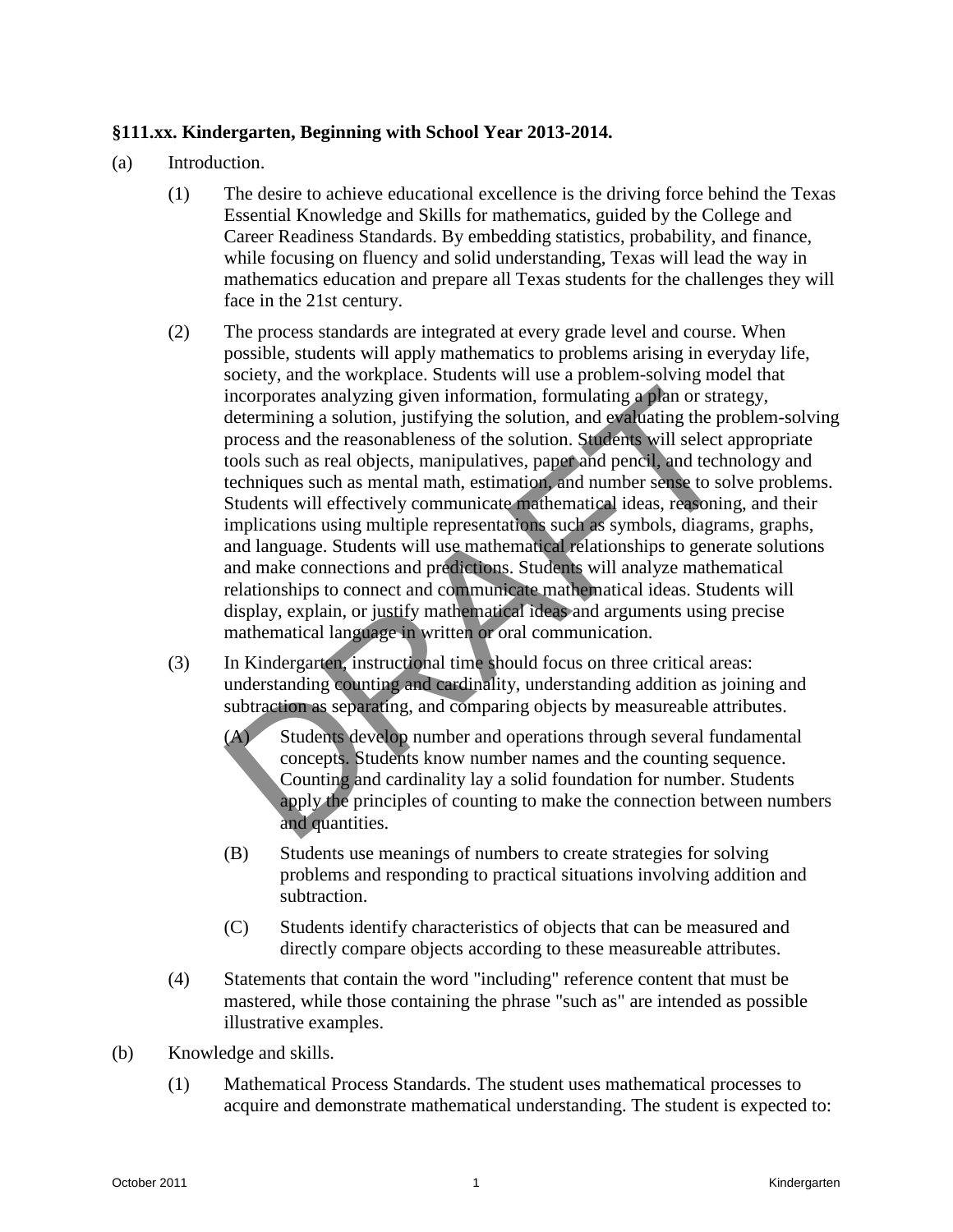- (A) apply mathematics to problems arising in everyday life, society, and the workplace;
- (B) use a problem-solving model that incorporates analyzing given information, formulating a plan or strategy, determining a solution, justifying the solution, and evaluating the problem-solving process and the reasonableness of the solution;
- (C) select tools, including real objects, manipulatives, paper/pencil, and technology, as appropriate and techniques, including mental math, estimation, and number sense, as appropriate to solve problems;
- (D) communicate mathematical ideas, reasoning, and their implications using multiple representations, including symbols, diagrams, graphs, and language as appropriate;
- (E) create and use representations to organize, record, and communicate mathematical ideas;
- (F) analyze mathematical relationships to connect and communicate mathematical ideas; and
- (G) display, explain, and justify mathematical ideas and arguments using precise mathematical language in written or oral communications.
- (2) Number and Operations. The student applies mathematical process standards to understand how to represent and compare whole numbers, the relative position and magnitude of whole numbers, and relationships within the numeration system. The student is expected to: Inguage as appropriate:<br>
(E) create and use regressed and communicate<br>
rankbennatical relationships to communicate<br>
mathematical relationships of connect and communicate<br>
mathematical relationships of communicate<br>
mathemat
	- (A) count forward and backward to at least 20 with and without objects;
	- (B) read, write, and represent whole numbers from 0 to at least 20 with and without objects or pictures;
	- (C) count a set of objects up to at least 20 and demonstrate that the last number said tells the number of objects in the set regardless of their arrangement;
	- (D) recognize instantly the quantity of a small group of objects in organized and random arrangements;
	- (E) generate a set using concrete and pictorial models that represents a number that is more than, less than, and equal to a given number up to 20;
	- (F) generate a number that is one more than or one less than another number up to at least 20;
	- (G) compare sets of objects up to at least 20 in each set using comparative language**;**
	- (H) use comparative language to describe two numbers up to 20 presented as written numerals; and
	- (I) compose and decompose numbers up to 10 with objects and pictures.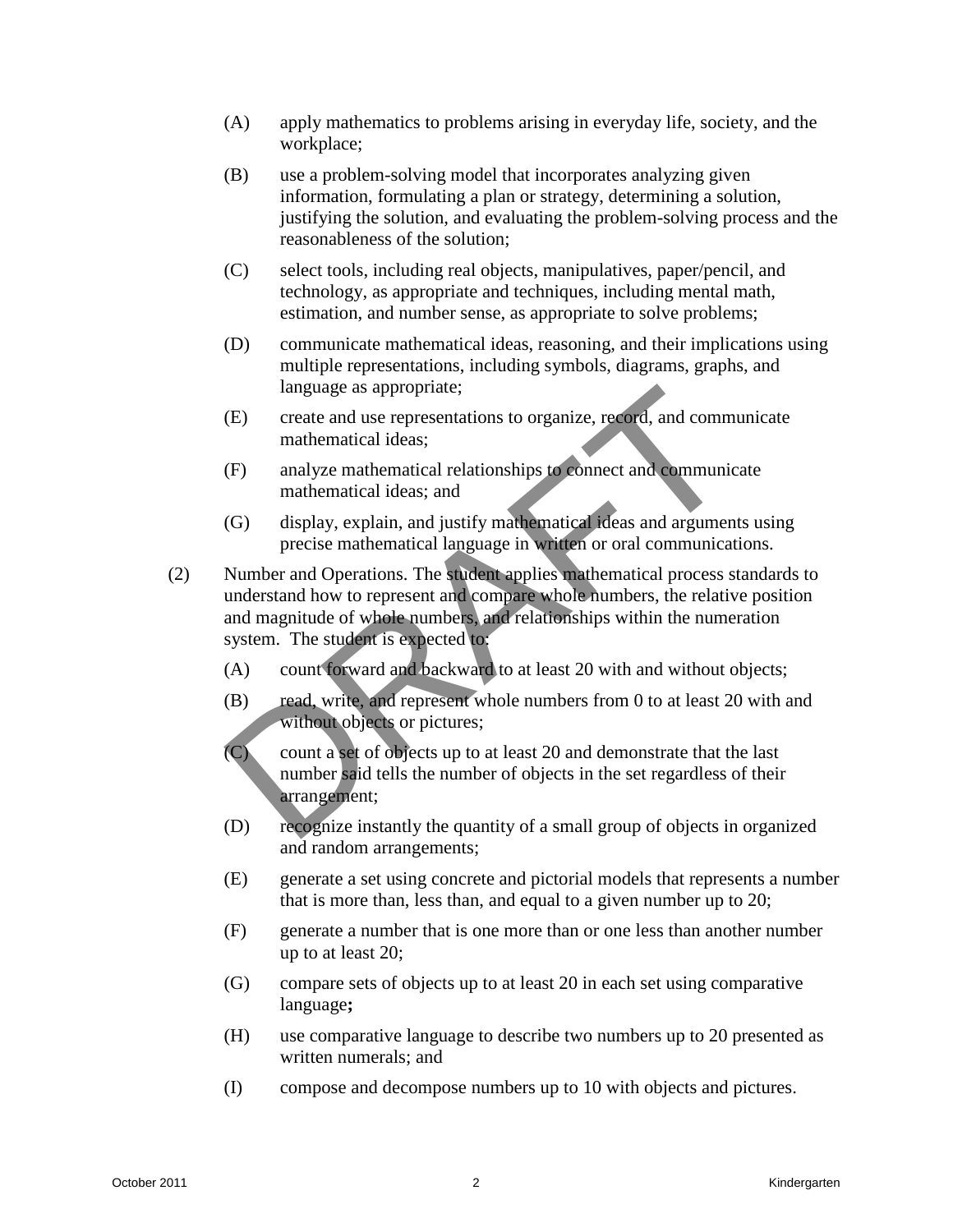- (3) Number and Operations. The student applies mathematical process standards to develop an understanding of addition and subtraction situations in order to solve problems. The student is expected to:
	- (A) model the action of joining to represent addition and the action of separating to represent subtraction;
	- (B) solve word problems using objects and drawings to find sums up to 10 and differences within 10; and
	- (C) explain the strategies used to solve problems involving adding and subtracting within 10 using spoken words, concrete and pictorial models, and number sentences.
- (4) Number and Operations. The student applies mathematical process standards to identify coins in order to recognize the need for monetary transactions. The student is expected to identify U.S. coins by name, including pennies, nickels, dimes, and quarters. Stating coins in order to recognize the need for monetal ransactions. The<br>stating coins in order to recognize the need for monetal ransactions. The<br>stating permise, and quarters.<br>(5) Algebraic Resorction the number word i
	- (5) Algebraic Reasoning. The student applies mathematical process standards to identify the pattern in the number word list. The student is expected to:
		- (A) recite numbers up to at least 100 by ones beginning with any given number; and
		- (B) represent addition and subtraction with objects, drawings, acting out situations, verbal explanations, or number sentences.
	- (6) Geometry and Measurement. The student applies mathematical process standards to analyze attributes of two-dimensional shapes and three-dimensional solids to develop generalizations about their properties. The student is expected to:
		- (A) identify two-dimensional shapes, including circles, triangles, rectangles, and squares as special rectangles;
		- (B) identify three-dimensional solids, including cylinders, cones, spheres, and cubes, in the real world;
		- (C) identify two-dimensional components of three-dimensional objects such as the face of a tissue box is a rectangle;
		- (D) identify attributes of two-dimensional shapes using informal and formal geometric language interchangeably such as number of corners or vertices and number of sides;
		- (E) classify and sort a variety of regular and irregular two- and threedimensional figures regardless of orientation or size; and
		- (F) create two-dimensional shapes using a variety of materials and drawings.
	- (7) Geometry and Measurement. The student applies mathematical process standards to directly compare measureable attributes. The student is expected to:
		- (A) give an example of a measurable attribute of a given object, including length, capacity, and weight; and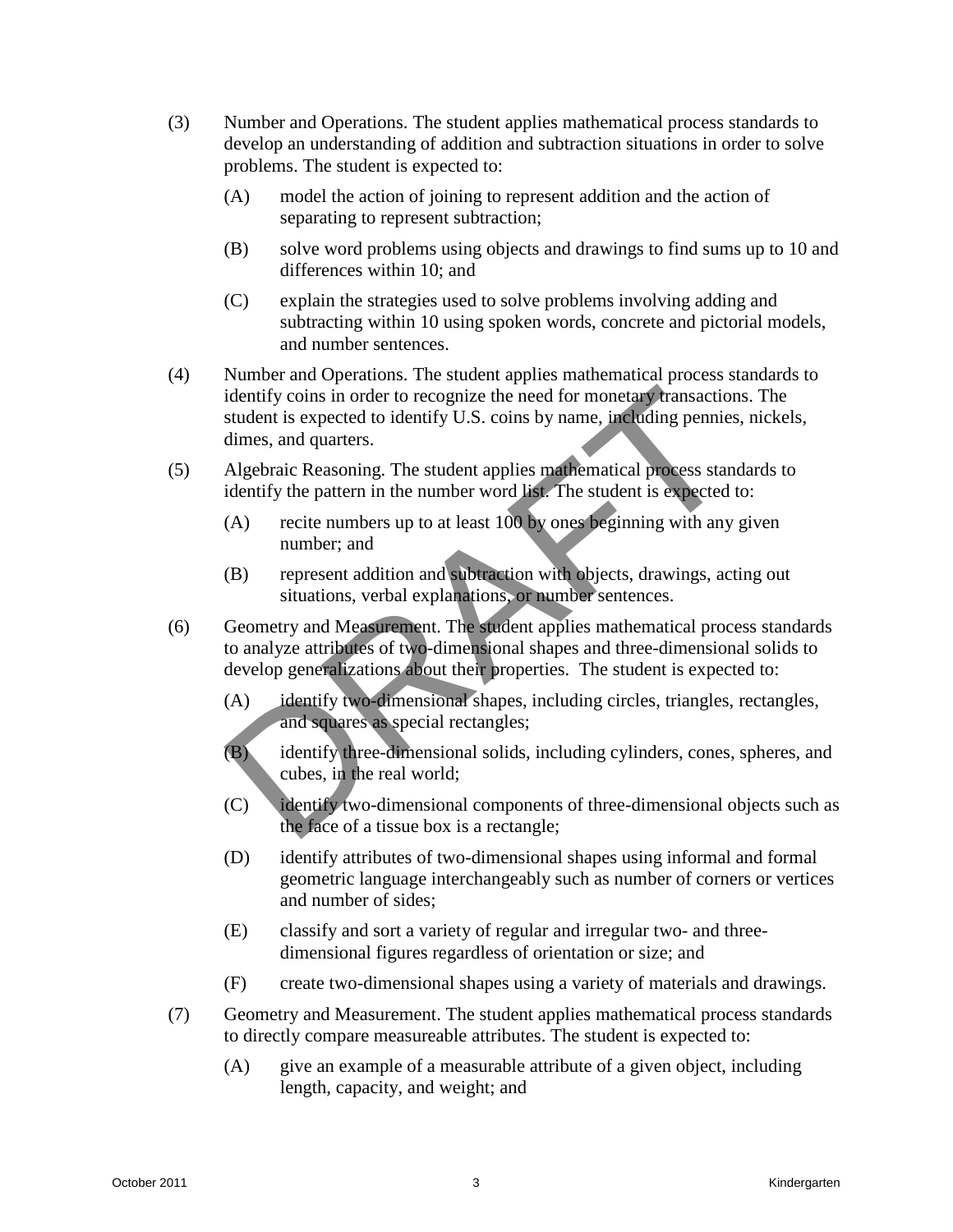- (B) compare two objects with a common measureable attribute to see which object has more of/less of the attribute and describe the difference.
- (8) Data Analysis. The student applies mathematical process standards to collect and organize data to make it useful for interpreting information. The student is expected to:
	- (A) collect, sort, and organize data into two or three categories;
	- (B) use data to create real-object and picture graphs; and
	- (C) draw conclusions from real-object and picture graphs.

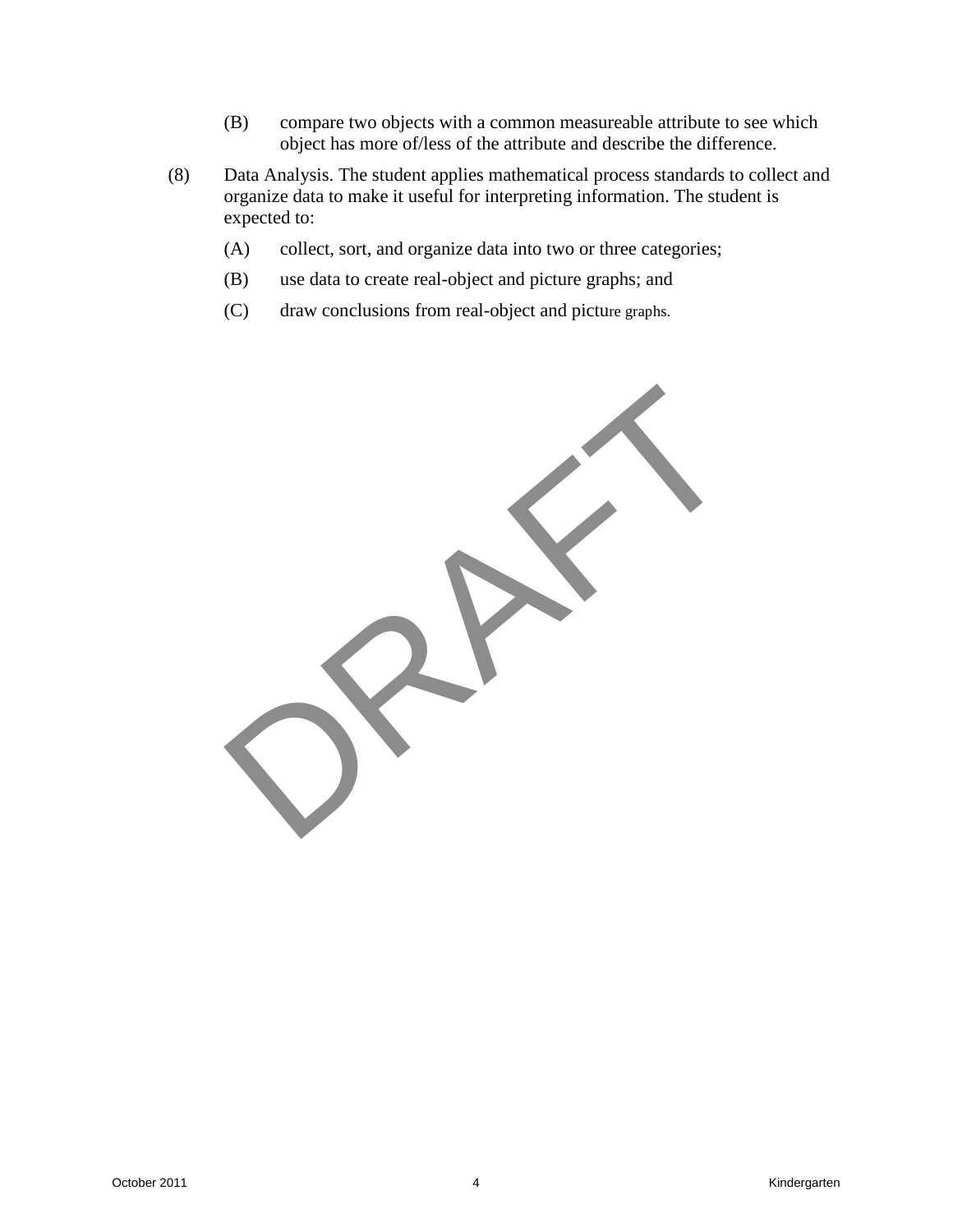# **§111.xx. Grade 1, Beginning with School Year 2013-2014.**

- (a) Introduction.
	- (1) The desire to achieve educational excellence is the driving force behind the Texas Essential Knowledge and Skills for mathematics, guided by the College and Career Readiness Standards. By embedding statistics, probability, and finance, while focusing on fluency and solid understanding, Texas will lead the way in mathematics education and prepare all Texas students for the challenges they will face in the 21st century.
	- (2) The process standards integrated at every grade level and course. When possible, students will apply mathematics to problems arising in everyday life, society, and the workplace. Students will use a problem-solving model that incorporates analyzing given information, formulating a plan or strategy, determining a solution, justifying the solution, and evaluating the problem-solving process and the reasonableness of the solution. Students will select appropriate tools such as real objects, manipulatives, paper and pencil, and technology and techniques such as mental math, estimation, and number sense to solve problems. Students will effectively communicate mathematical ideas, reasoning, and their implications using multiple representations such as symbols, diagrams, graphs, and language. Students will use mathematical relationships to generate solutions and make connections and predictions. Students will analyze mathematical relationships to connect and communicate mathematical ideas. Students will display, explain, or justify mathematical ideas and arguments using precise mathematical language in written or oral communication. and a more area computed in the security and a more and analyzing given information, formulating a plan or strategy, determinibution, justifying the solution, and evaluating the problem-solving the reasonableness of the so
	- (3) In Grade 1, instructional time should focus on three critical areas: understanding and applying place value, solving problems involving addition and subtraction, and composing and decomposing two-dimensional shapes and three-dimensional solids.
		- (A) Students use relationships within the numeration system to understand the sequential order of the counting numbers and their relative magnitude.
		- (B) Students extend their use of addition and subtraction beyond the actions of joining and separating to include comparing and combining. Students use properties of operations and the relationship between addition and subtraction to solve problems. By comparing a variety of solution strategies, students use efficient, accurate, and generalizable methods to perform operations.
		- (C) Students use basic shapes and spatial reasoning to model objects in their environment and construct more complex shapes. Students are able to identify, name, and describe basic two-dimensional shapes and threedimensional solids.
	- (4) Statements that contain the word "including" reference content that must be mastered, while those containing the phrase "such as" are intended as possible illustrative examples.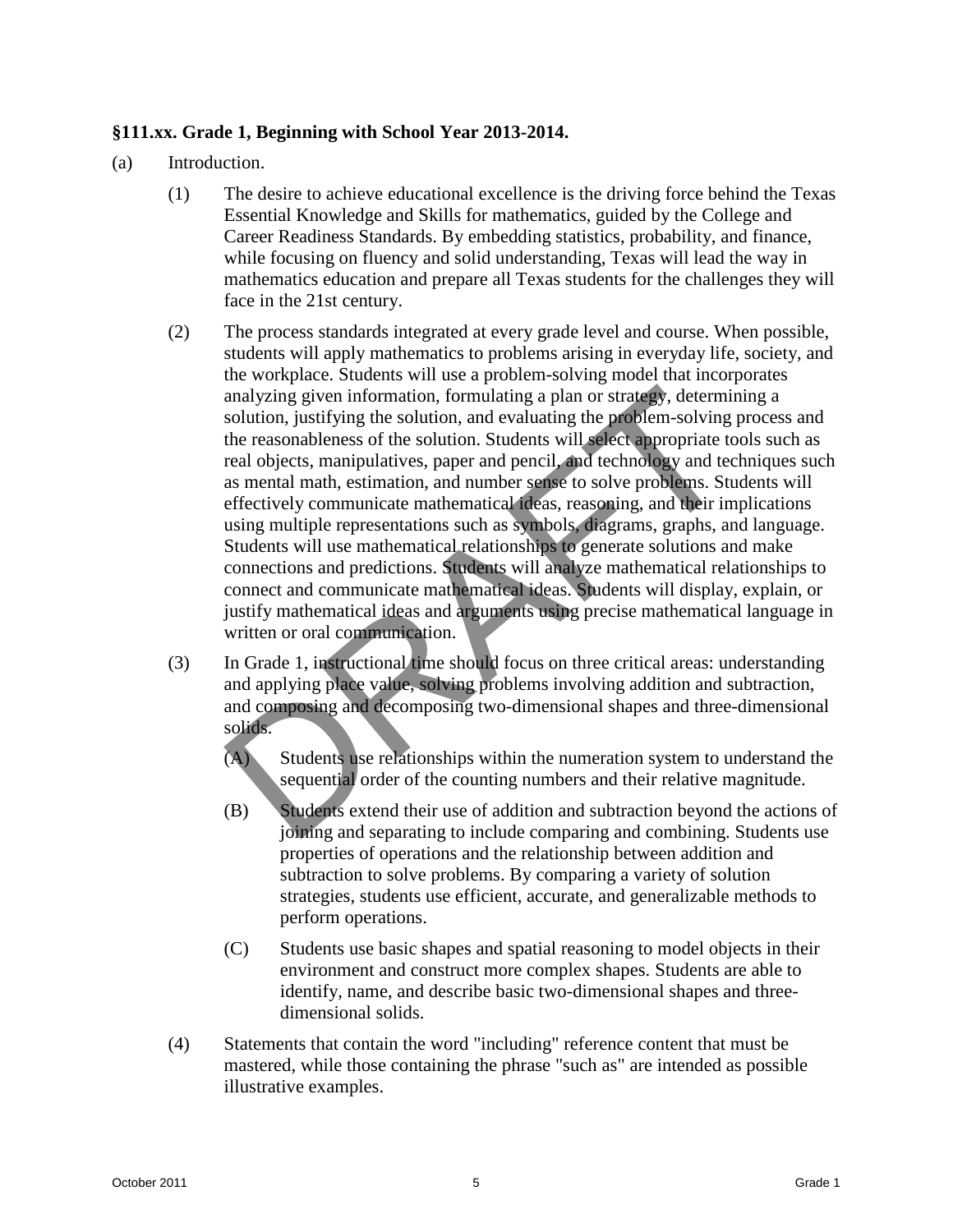- (b) Knowledge and skills.
	- (1) Mathematical Process Standards. The student uses mathematical processes to acquire and demonstrate mathematical understanding. The student is expected to:
		- (A) apply mathematics to problems arising in everyday life, society, and the workplace;
		- (B) use a problem-solving model that incorporates analyzing given information, formulating a plan or strategy, determining a solution, justifying the solution, and evaluating the problem-solving process and the reasonableness of the solution;
		- (C) select tools, including real objects, manipulatives, paper/pencil, and technology as appropriate, and techniques, including mental math, estimation, and number sense as appropriate, to solve problems;
		- (D) communicate mathematical ideas, reasoning, and their implications using multiple representations, including symbols, diagrams, graphs, and language as appropriate;
		- (E) create and use representations to organize, record, and communicate mathematical ideas;
		- (F) analyze mathematical relationships to connect and communicate mathematical ideas; and
		- (G) display, explain, and justify mathematical ideas and arguments using precise mathematical language in written or oral communication.
	- (2) Number and Operations. The student applies mathematical process standards to represent and compare whole numbers, the relative position and magnitude of whole numbers, and relationships within the numeration system related to place value. The student is expected to: communicate mathematical ideas, reasoning and their implies<br>
	(D) communicate mathematical ideas, reasoning and their implies<br>
	(D) communicate mathematical ideas, reasoning and their implies<br>
	invalige epresentations, includ
		- (A) recognize instantly the quantity of structured arrangements such as seen on a die or a tenframe;
		- (B) use concrete and pictorial models to compose and decompose numbers up to 120 as so many hundreds, so many tens, and so many ones in more than one way;
		- (C) use objects, pictures, and expanded and standard forms to represent numbers up to 120;
		- (D) generate a number that is greater than or less than a given whole number up to 120;
		- (E) use place value to compare whole numbers to 120 using comparative language; and
		- (F) order whole numbers to 120 using place value and open number lines.
	- (3) Number and Operations. The student applies mathematical process standards to develop and use strategies for whole number addition and subtraction computations in order to solve problems. The student is expected to: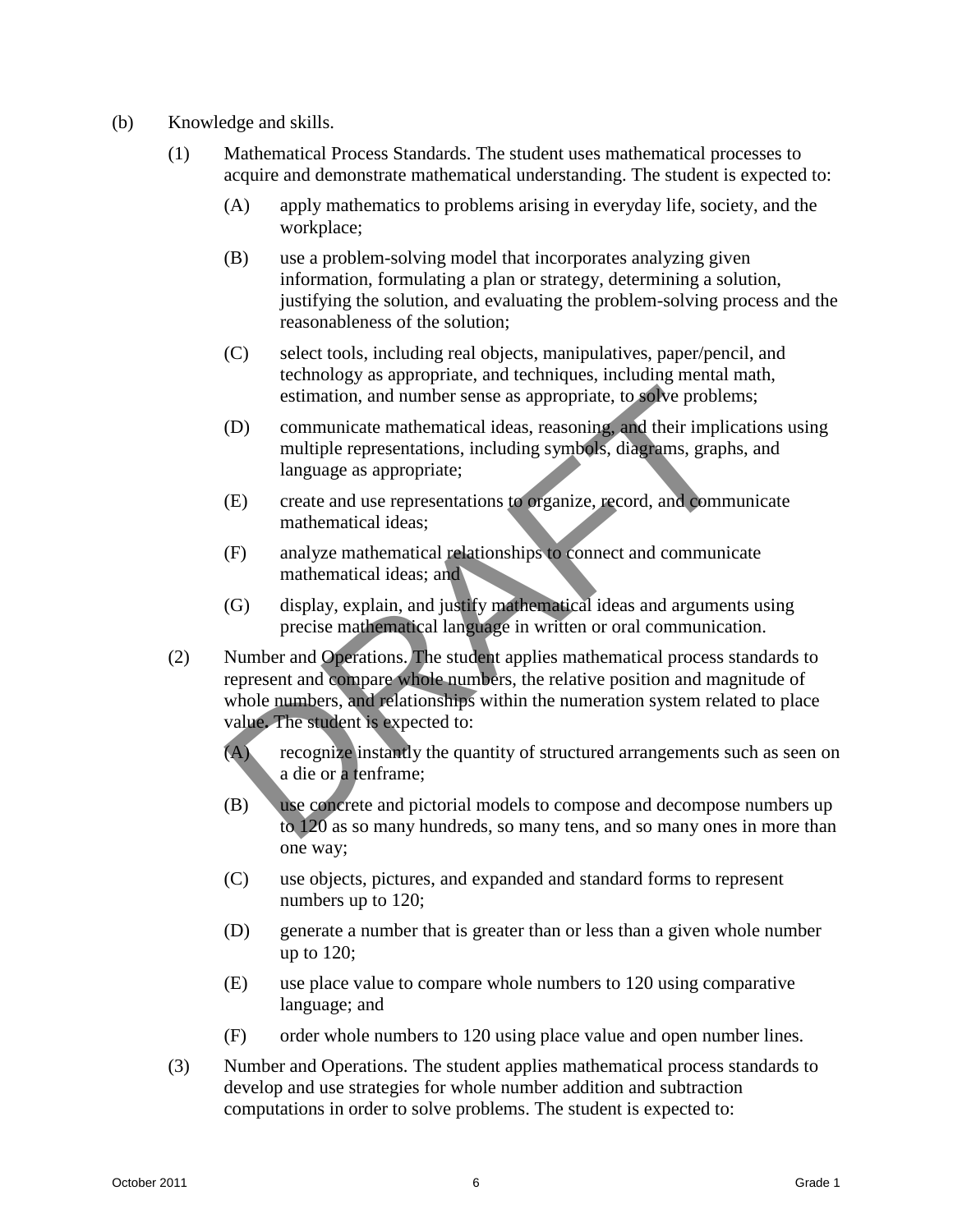- (A) use concrete and pictorial models to determine the sum of a multiple of ten and a one-digit number in problems up to 99;
- (B) use objects and pictorial models to solve word problems involving joining, separating and comparing sets within 20 and unknowns as any one of the terms in the problem such as  $2 + 4 = \square$ ;  $3 + \square = 7$ ; and  $5 = \square - 3$ ;
- (C) compose 10 with two or more addends with and without concrete objects;
- (D) apply basic fact strategies to add and subtract within 20 using strategies, including making 10 and decomposing a number leading to a 10;
- (E) explain strategies used to solve addition and subtraction problems up to 20 using spoken words, objects, pictorial models, and number sentences; and
- (F) generate and solve problem situations when given a number sentence involving addition and subtraction of numbers within 20.
- (4) Number and Operations. The student applies mathematical process standards to identify coins, their values, and the relationships among them in order to recognize the need for monetary transactions. The student is expected to: (F) generate and solve problem situations when given a number involving addition and subtraction of-numbers within 20.<br>
Number and Operations. The student applies mathematical process s<br>
identify coins, their values, and
	- (A) identify U.S. coins including pennies, nickels, dimes, and quarters by value and describe the relationships between them;
	- (B) write a number with the cent symbol to describe the value of a coin; and
	- (C) use relationships to count by twos, fives, and tens to determine the value of pennies, nickels, and dimes.
- (5) Algebraic Reasoning. The student applies mathematical process standards to identify and apply number patterns within properties of numbers and operations in order to describe relationships. The student is expected to:
	- (A) recite numbers forward and backward from any given number between 1 and 120;
	- (B) skip count by twos, fives, and tens to 100;
	- (C) skip count by twos, fives, and tens to determine the total number of objects up to 120 in a set;
	- (D) use relationships to determine the number that is 10 more and 10 less than a given number up to 120;
	- (E) represent word problems involving addition and subtraction of whole numbers to 20 using concrete and pictorial models and number sentences;
	- (F) understand that the equal sign represents a relationship where statements on each side of the equal sign are true;
	- (G) determine the unknown whole number in an addition or subtraction equation when the unknown may be any one of the three or four terms in the equation;
	- (H) identify relationships between addition facts and related subtraction sentences such as  $3 + 2 = 5$  and  $5 - 2 = 3$ ; and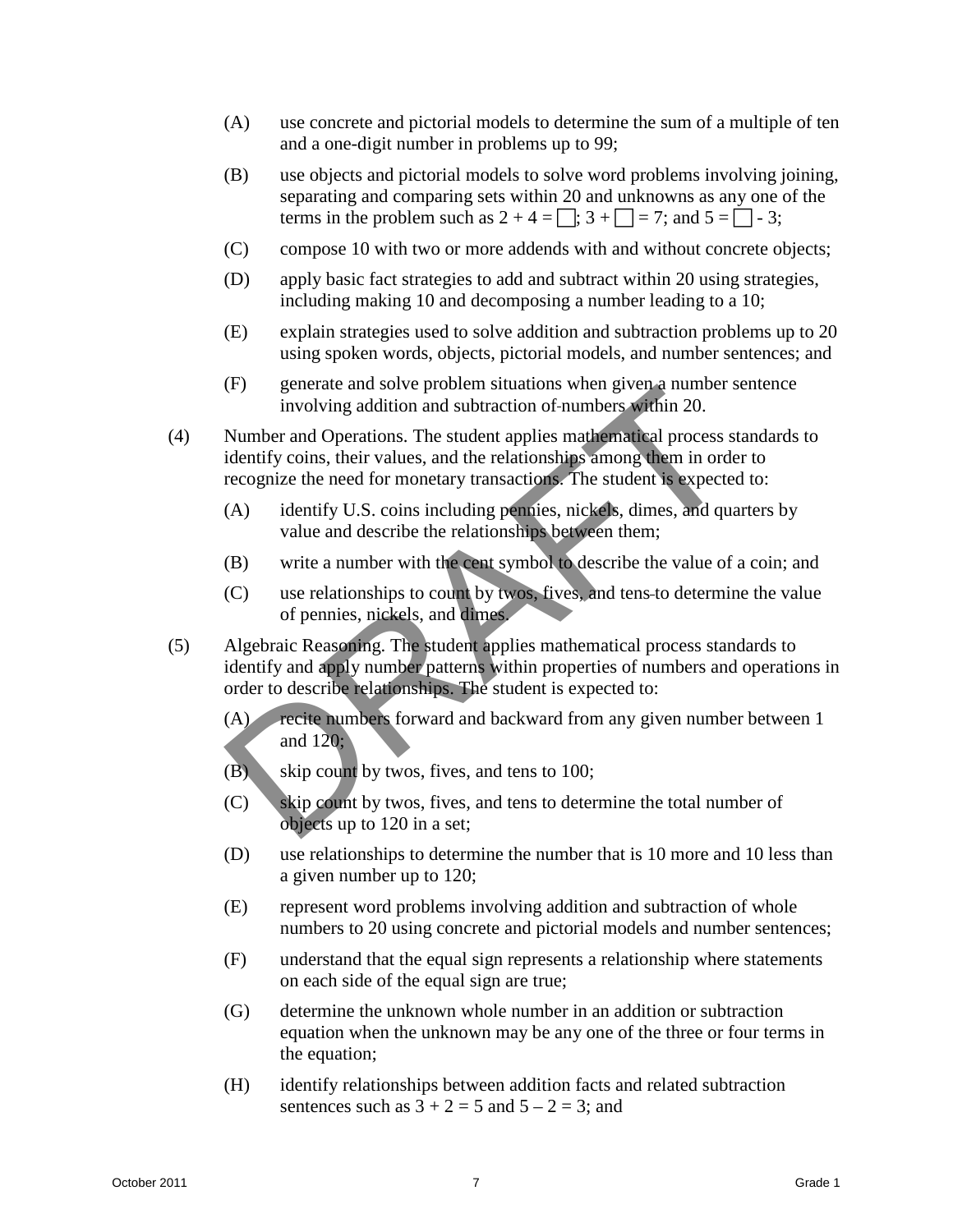- (I) apply properties of operations as strategies to add and subtract such as if  $2 + 3 = 5$  is known, then  $3 + 2 = 5$ .
- (6) Geometry and Measurement. The student applies mathematical process standards to analyze attributes of two-dimensional shapes and three-dimensional solids to develop generalizations about their properties. The student is expected to:
	- (A) classify and sort regular and irregular two-dimensional shapes based on attributes using informal geometric language;
	- (B) distinguish between attributes that define a two-dimensional or threedimensional figure such as a closed figure with three sides is a triangle or a solid with exactly six rectangular faces is a rectangular prism and attributes that do not define the shape such as orientation or color;
	- (C) create two-dimensional figures, including circles, triangles, rectangles, squares as special rectangles, rhombuses, and hexagons;
	- (D) identify two-dimensional shapes, including circles, triangles, rectangles, squares as special rectangles, rhombuses, and hexagons, and describe their attributes using formal language such as vertex and side;
	- (E) identify three-dimensional solids, including spheres, cones, cylinders, rectangular prisms (including cubes), and triangular prisms, and describe their attributes using formal language such as vertex, edge, and face;
	- (F) compose two-dimensional shapes by joining two, three, or four figures to produce a target shape in more than one way if possible;
	- (G) partition two-dimensional figures such as circles and rectangles into two and four fair shares or equal parts and describe the parts using words such as "halves," "half of," "fourths," or "quarters;" and (C) create two-dimensional figures, including circles, riangles, r<br>squares as special rectangles, rhombuses, and hexagons;<br>(D) identify two-dimensional shapes, including circles, triangles,<br>squares as special rectangles,
	- (H) identify examples and non-examples of halves and fourths.
- (7) Geometry and Measurement. The student applies mathematical process standards to select and use units to describe length and time. The student is expected to:
	- (A) use measuring tools such as adding machine tape, ribbon, or string to measure the length of objects to reinforce the continuous nature of linear measurement;
	- (B) demonstrate that the length of an object is the number of same-size units of length that, when laid end-to-end with no gaps or overlaps, reach from one end of the object to the other;
	- (C) measure the same object/distance with units of two different lengths and describe how and why the measurements differ;
	- (D) describe a length to the nearest whole unit using a number and a unit such as five craft sticks; and
	- (E) tell time to the hour and half hour using analog and digital clocks.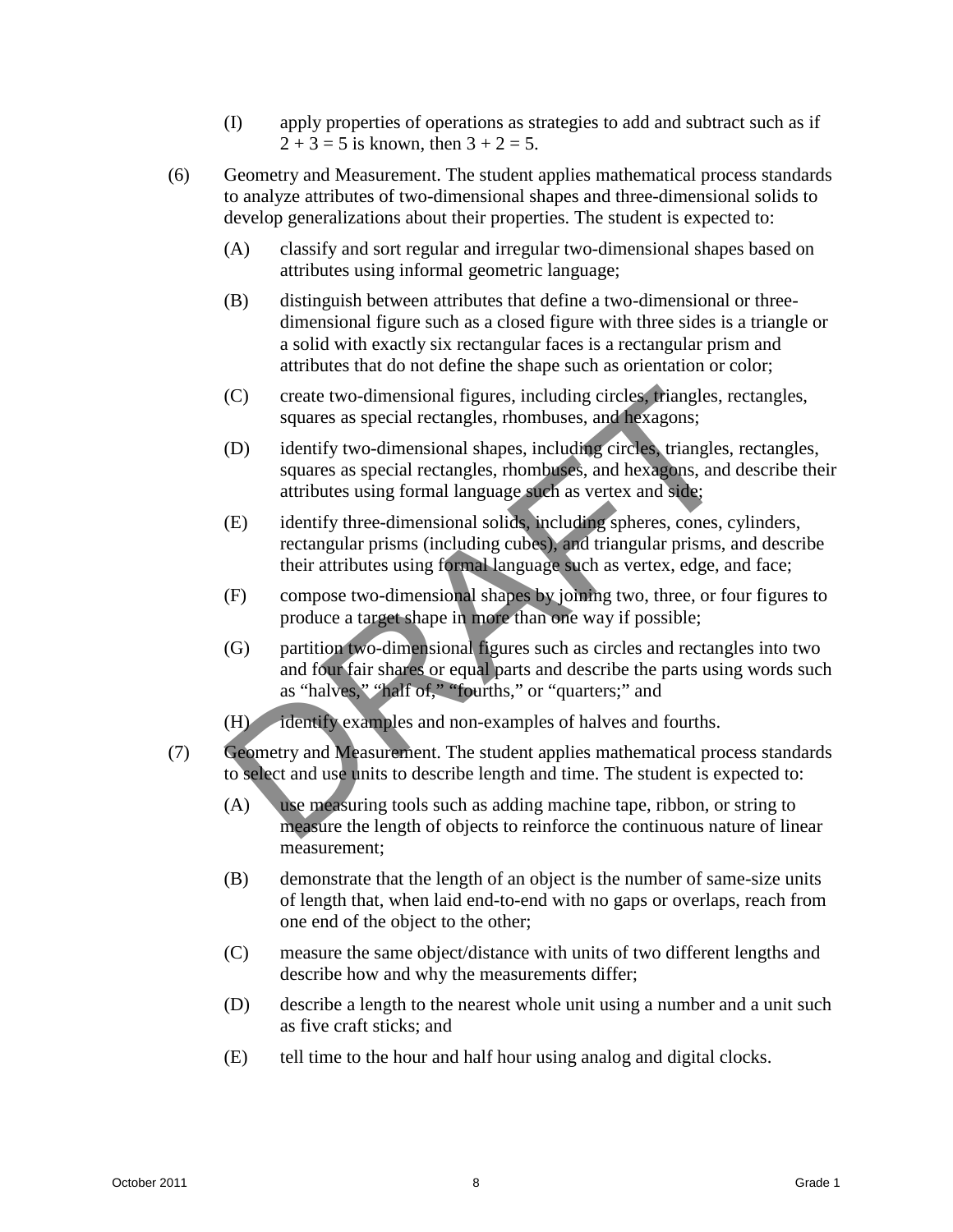- (8) Data Analysis. The student applies mathematical process standards to organize data to make it useful for interpreting information and solving problems. The student is expected to:
	- (A) collect, sort, and organize data in up to three categories using models/representations such as tally marks or T-charts;
	- (B) use data to create picture and bar-type graphs; and
	- (C) draw conclusions and generate and answer questions using information from picture and bar-type graphs.

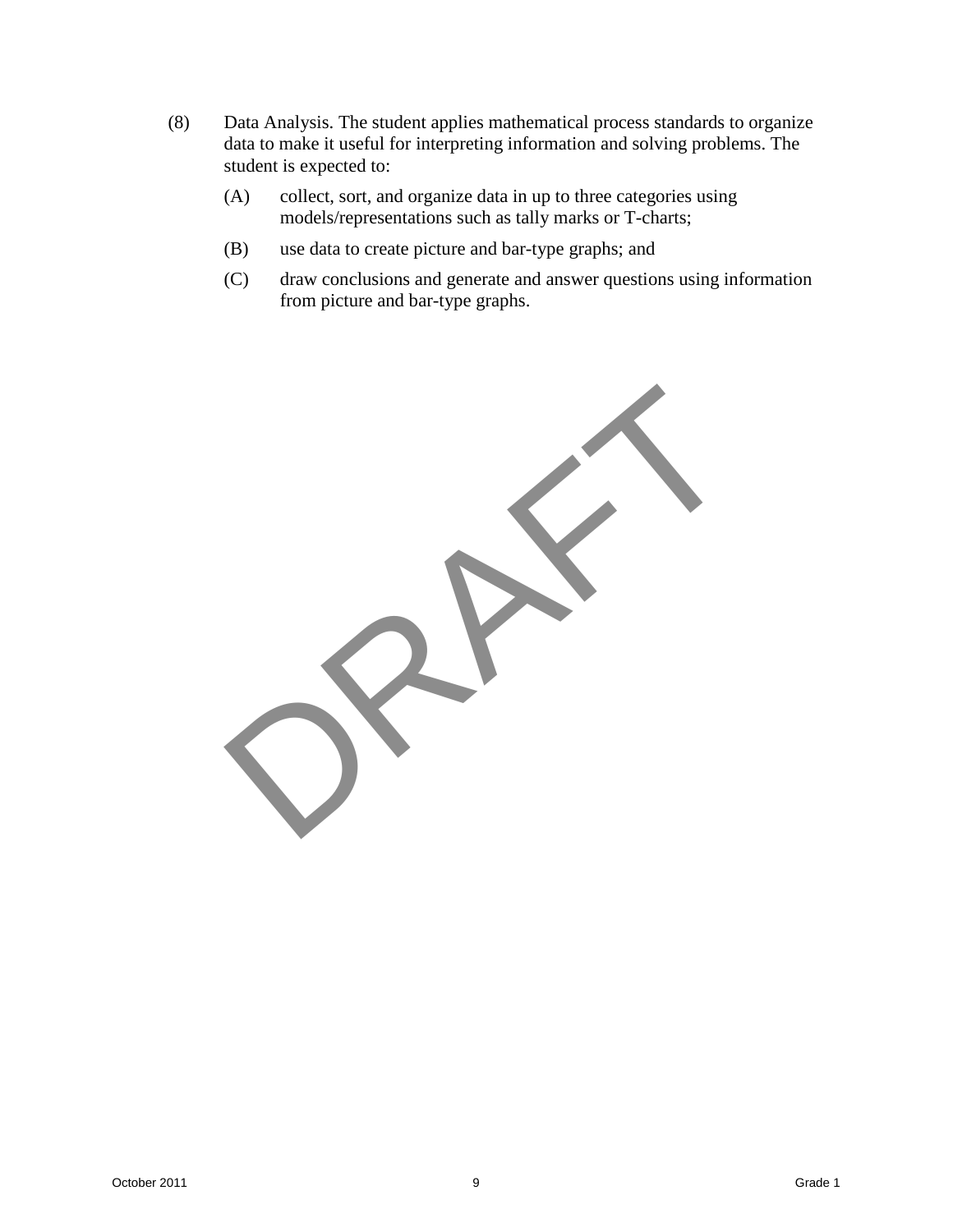# **§111.xx. Grade 2, Beginning with School Year 2013-2014.**

- (a) Introduction.
	- (1) The desire to achieve educational excellence is the driving force behind the Texas Essential Knowledge and Skills for mathematics, guided by the College and Career Readiness Standards. By embedding statistics, probability, and finance, while focusing on fluency and solid understanding, Texas will lead the way in mathematics education and prepare all Texas students for the challenges they will face in the 21st century.
	- (2) The process standards integrated at every grade level and course. When possible, students will apply mathematics to problems arising in everyday life, society, and the workplace. Students will use a problem-solving model that incorporates analyzing given information, formulating a plan or strategy, determining a solution, justifying the solution, and evaluating the problem-solving process and the reasonableness of the solution. Students will select appropriate tools such as real objects, manipulatives, paper and pencil, and technology and techniques such as mental math, estimation, and number sense to solve problems. Students will effectively communicate mathematical ideas, reasoning, and their implications using multiple representations such as symbols, diagrams, graphs, and language. Students will use mathematical relationships to generate solutions and make connections and predictions. Students will analyze mathematical relationships to connect and communicate mathematical ideas. Students will display, explain, or justify mathematical ideas and arguments using precise mathematical language in written or oral communication. and with the base-to-to-<br>analyzing given information, formulating a plan or strategy, determined<br>ution, justifying the solution, and evaluating the problem-solving<br>the reasonableness of the solution. Students will select a
	- (3) In Grade 2, instructional time should focus on three critical areas: making comparisons within the base-10 numeration system; solving problems with addition and subtraction within 100; and building foundations for multiplication.
		- (A) Students develop an understanding of the base-10 numeration system and place value concepts. Their understanding of base-10 numeration includes ideas of counting in units and multiples of thousands, hundreds, tens, and ones, and a grasp of number relationships, which they demonstrate in a variety of ways.
		- (B) Students identify situations in which addition and subtraction are useful to solve problems. Students develop a variety of strategies to use efficient, accurate, and generalizable methods to add and subtract multidigit whole numbers.
		- (C) Students use the relationship between skip counting and equal groups of objects to represent the addition or subtraction of equivalent sets. This builds a strong foundation for multiplication and division.
	- (4) Statements that contain the word "including" reference content that must be mastered, while those containing the phrase "such as" are intended as possible illustrative examples.
- (b) Knowledge and skills.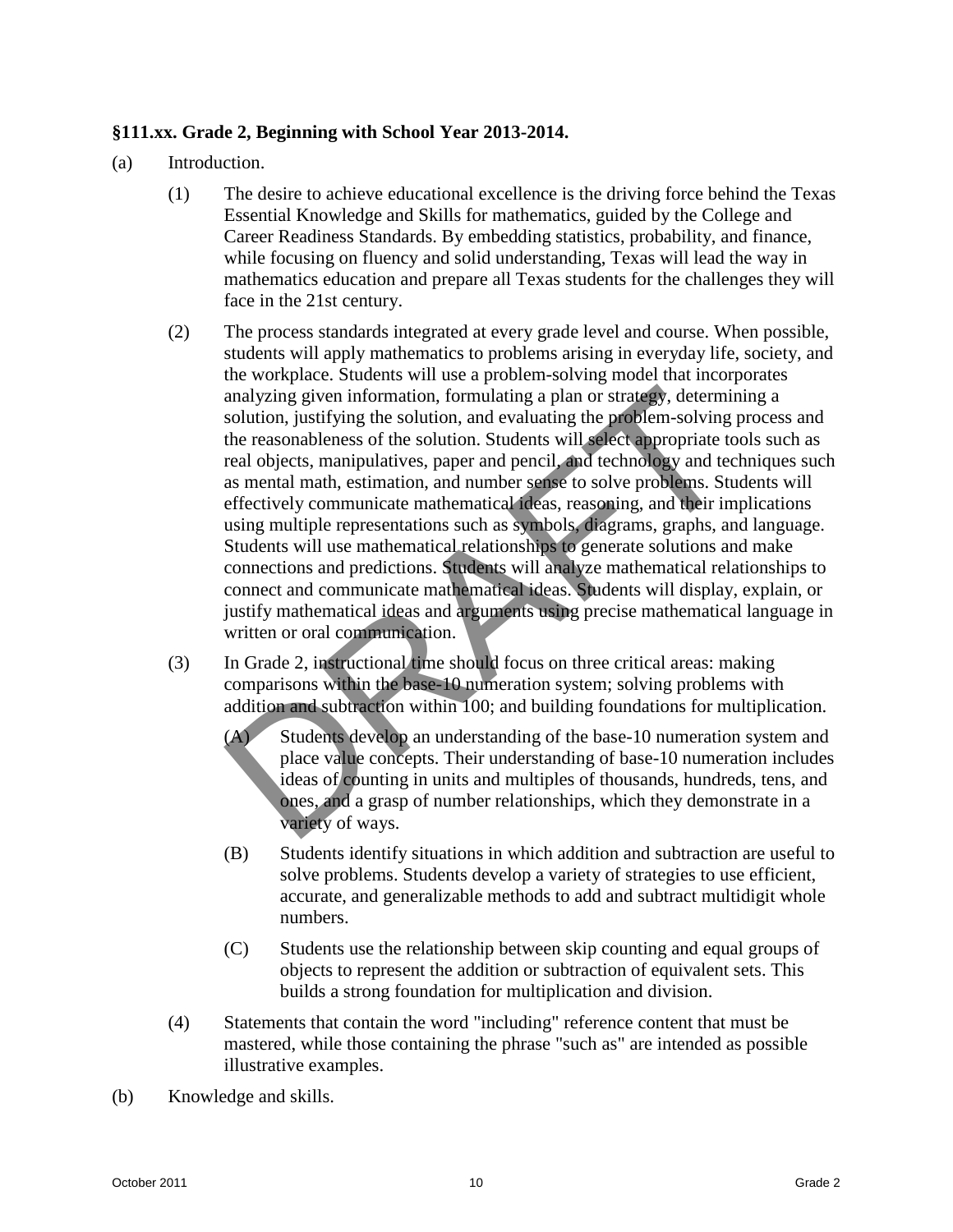- (1) Mathematical Process Standards. The student uses mathematical processes to acquire and demonstrate mathematical understanding. The student is expected to:
	- (A) apply mathematics to problems arising in everyday life, society, and the workplace;
	- (B) use a problem-solving model that incorporates analyzing given information, formulating a plan or strategy, determining a solution, justifying the solution, and evaluating the problem-solving process and the reasonableness of the solution;
	- (C) select tools, including real objects, manipulatives, paper/pencil, and technology as appropriate, and techniques, including mental math, estimation, and number sense as appropriate, to solve problems;
	- (D) communicate mathematical ideas, reasoning, and their implications using multiple representations, including symbols, diagrams, graphs, and language as appropriate;
	- (E) create and use representations to organize, record, and communicate mathematical ideas;
	- (F) analyze mathematical relationships to connect and communicate mathematical ideas; and
	- (G) display, explain, and justify mathematical ideas and arguments using precise mathematical language in written or oral communication.
- (2) Number and Operations. The student applies mathematical process standards to understand how to represent and compare whole numbers, the relative position and magnitude of whole numbers, and relationships within the numeration system related to place value. The student is expected to: (D) communicate mathematical ideas, reasoning, and their implication in the implication of the interpresentations, including symbols, diagrams, graph language as appropriate;<br>
(E) create and use representations to organiz
	- (A) use concrete and pictorial models to compose and decompose numbers up to 1,200 as a sum of so many thousands, hundreds, tens, and ones, in more than one way;
	- (B) use standard, word, and expanded forms to represent numbers up to 1,200;
	- (C) generate a number that is greater than or less than a given whole number up to 1,200;
	- (D) use place value to compare whole numbers to 1,200 using comparative language, numbers, and symbols  $(>, <, or =);$
	- (E) locate the position of a given whole number on an open number line;
	- (F) name the whole number that corresponds to a specific point on a number line; and
	- (G) order whole numbers to 1,200 using place value and open number lines.
- (3) Number and Operations. The student applies mathematical process standards to recognize and represent fractional units and communicates how they are used to name parts of a whole. The student is expected to: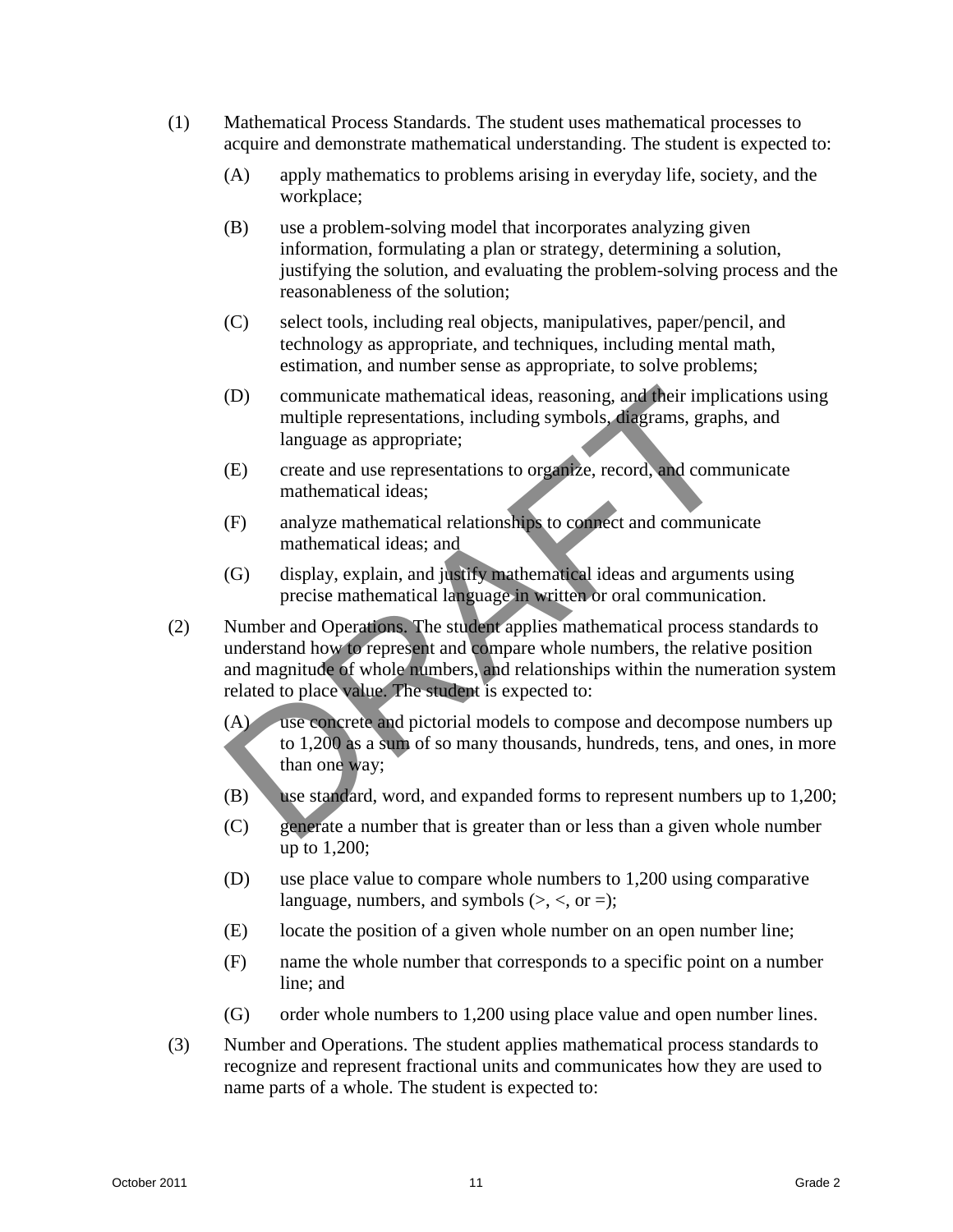- (A) partition objects such as strips, lines, regular polygons, and circles into equal parts and name the parts, including halves, fourths and eighths, using words such as "one-half," "three-fourths;"
- (B) explain that the more fractional parts used to make a whole, the smaller the part; and the fewer the fractional parts, the larger the part;
- (C) use concrete models to count fractional parts beyond one whole using words such as "one-fourth," "two-fourths," "three-fourths," "fourfourths," "five-fourths," or "one and one-fourth," and recognize how many parts it takes to equal one whole such as four-fourths equals one whole; and
- (D) identify examples and non-examples of halves, fourths, and eighths.
- (4) Number and Operations. The student applies mathematical process standards to develop and use strategies and methods for whole number computations in order to solve addition and subtraction problems with efficiency and accuracy. The student is expected to: Number and Operations. The student applies mathematical process s<br>develop and use strategies and methods for whole number computati<br>to solve addition and subtraction problems with efficiency and accur<br>student is expected t
	- (A) recall basic facts to add and subtract within 20 with automaticity;
	- (B) use mental strategies, flexible methods, and algorithms based on knowledge of place value and equality to add and subtract two-digit numbers;
	- (C) solve one-step and multistep word problems involving addition and subtraction of two-digit numbers using a variety of strategies based on place value, including algorithms; and
	- (D) generate and solve problem situations for a given mathematical number sentence involving addition and subtraction of whole numbers within 100.
- (5) Number and Operations. The student applies mathematical process standards to determine the value of coins in order to solve monetary transactions. The student is expected to:
	- (A) determine the value of a collection of coins up to one dollar; and
	- (B) use the cent symbol, dollar sign, and the decimal point to name the value of a collection of coins.
- (6) Number and Operations. The student applies mathematical process standards to connect repeated addition and subtraction to multiplication and division situations that involve equal groupings and shares. The student is expected to:
	- (A) model, create, and describe contextual multiplication situations in which equivalent sets of concrete objects are joined; and
	- (B) model, create, and describe contextual division situations in which a set of concrete objects is separated into equivalent sets.
- (7) Algebraic Reasoning. The student applies mathematical process standards to identify and apply number patterns within properties of numbers and operations in order to describe relationships. The student is expected to: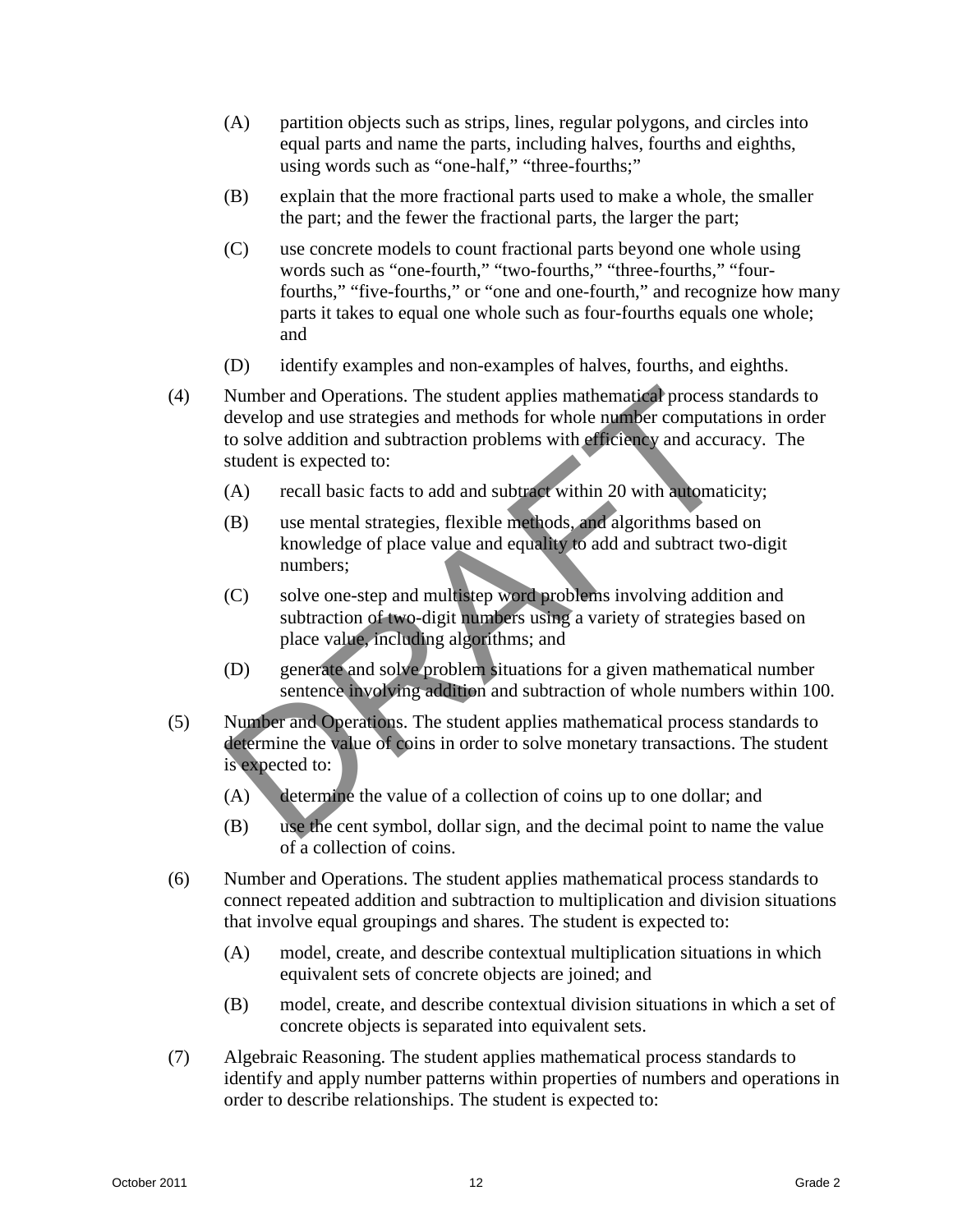- (A) use relationships and objects to determine whether a number up to 40 is even or odd;
- (B) use relationships to determine the number that is 10 or 100 more or less than a given number up to 1,200; and
- (C) represent and solve addition and subtraction word problems where unknowns may be any one of the terms in the problem.
- (8) Geometry and Measurement. The student applies mathematical process standards to analyze attributes of two- and three-dimensional geometric figures to develop generalizations about their properties. The student is expected to:
	- (A) create two-dimensional shapes based on given attributes, including number of sides and vertices;
	- (B) identify attributes of a quadrilateral, a pentagon, and an octagon;
	- (C) identify three-dimensional solids including spheres, cones, cylinders, rectangular prisms including cubes, and triangular prisms, and describe their attributes using formal language such as vertex, edge, and face;
	- (D) classify polygons with 12 or fewer sides according to attributes, including identifying the number of sides and number of vertices
	- (E) compose two-dimensional shapes and three-dimensional solids with given properties or attributes such as build a rectangle out of unit squares; build a rectangular prism out of unit cubes; and (B) identify attributes of a quadrilateral, a pentagon, and an octa<br>
	(C) identify three-dimensional solids including spheres, cones, cy<br>
	rectangular prisms including cubes, and triangular prisms, an<br>
	their attributes usin
	- (F) decompose two-dimensional shapes such as cutting out a square from this rectangle, dividing this shape in half, or partitioning a rectangle into identical triangles and identify the resulting geometric parts.
- (9) Geometry and Measurement. The student applies mathematical process standards to select and use units to describe length, area, and time. The student is expected to:
	- (A) find the length of objects using concrete models for standard units of length such as the edges of inch tiles and centimeter cubes;
	- (B) describe the inverse relationship between the size of the unit and the number of units needed to equal the length of an object such as the longer the unit, the fewer needed; the shorter the unit, the more needed;
	- (C) represent whole numbers as distances from any given location on a number line;
	- (D) determine the length of an object to the nearest half unit using rulers, yardsticks, meter sticks, or measuring tapes;
	- (E) determine a solution to a problem involving length, including estimating lengths;
	- (F) use concrete models of square units to find the area of a rectangle by covering it with no gaps or overlaps, counting to find the total number of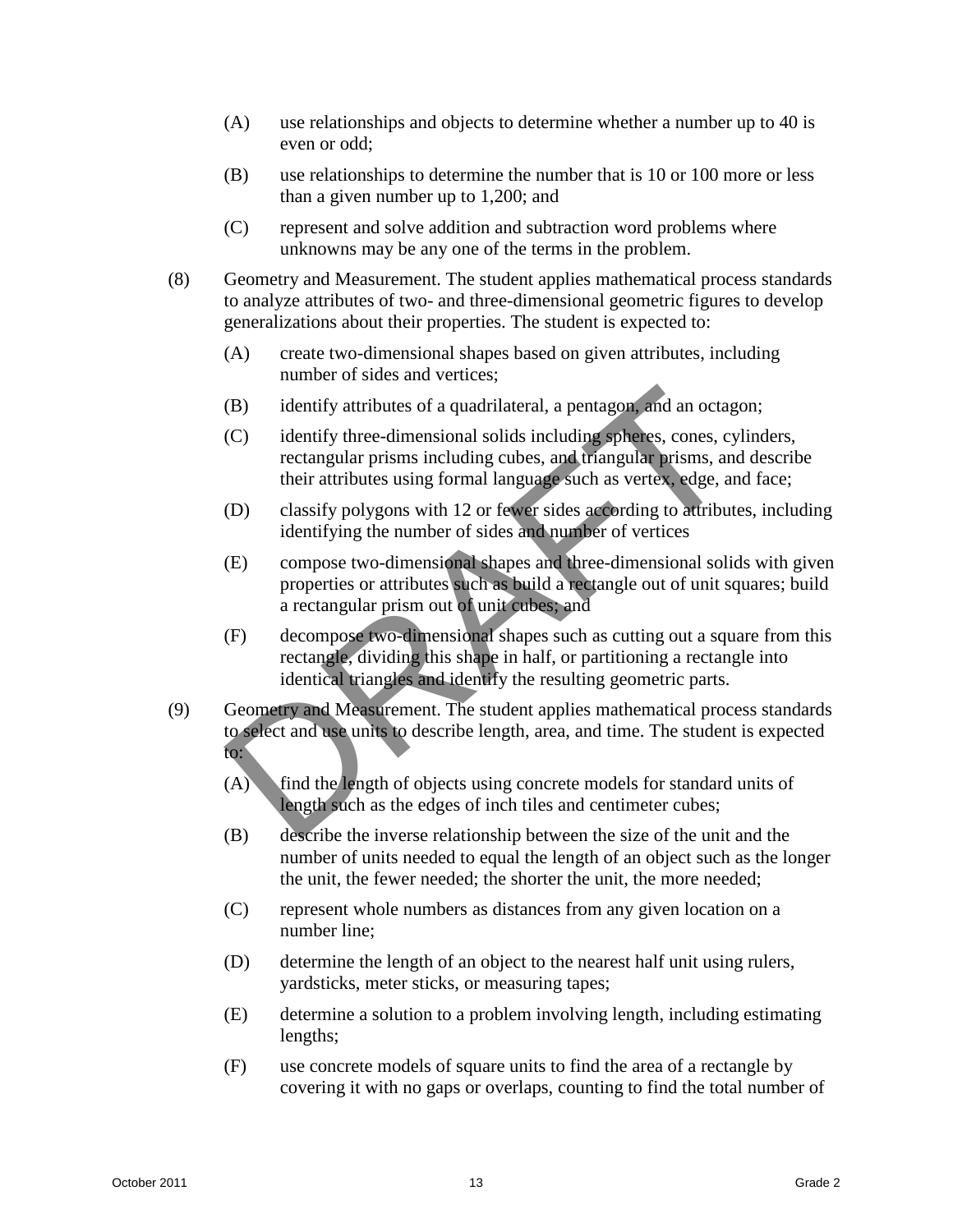square units, and describing the measurement using a number and the unit such as 24 square units; and

- (G) read and write time to the nearest five- and one-minute increments using analog and digital clocks and distinguish between a.m. and p.m.
- (9) Data Analysis. The student applies mathematical process standards to organize data to make it useful for interpreting information and solving problems. The student is expected to:
	- (A) explain that the length of a bar in a bar graph or the number of pictures in a pictograph represents the number of data points for a given category;
	- (B) organize a collection of data with up to four categories using pictographs and bar graphs with intervals of one or more;
	- (C) write and solve one-step word problems involving addition or subtraction using data represented within pictographs and bar graphs with intervals of one; and (C) write and solve one-step word problems involving addition of using data represented within pictographs and bar graphs with one; and draw conclusions and make predictions from information in a
	- (D) draw conclusions and make predictions from information in a graph.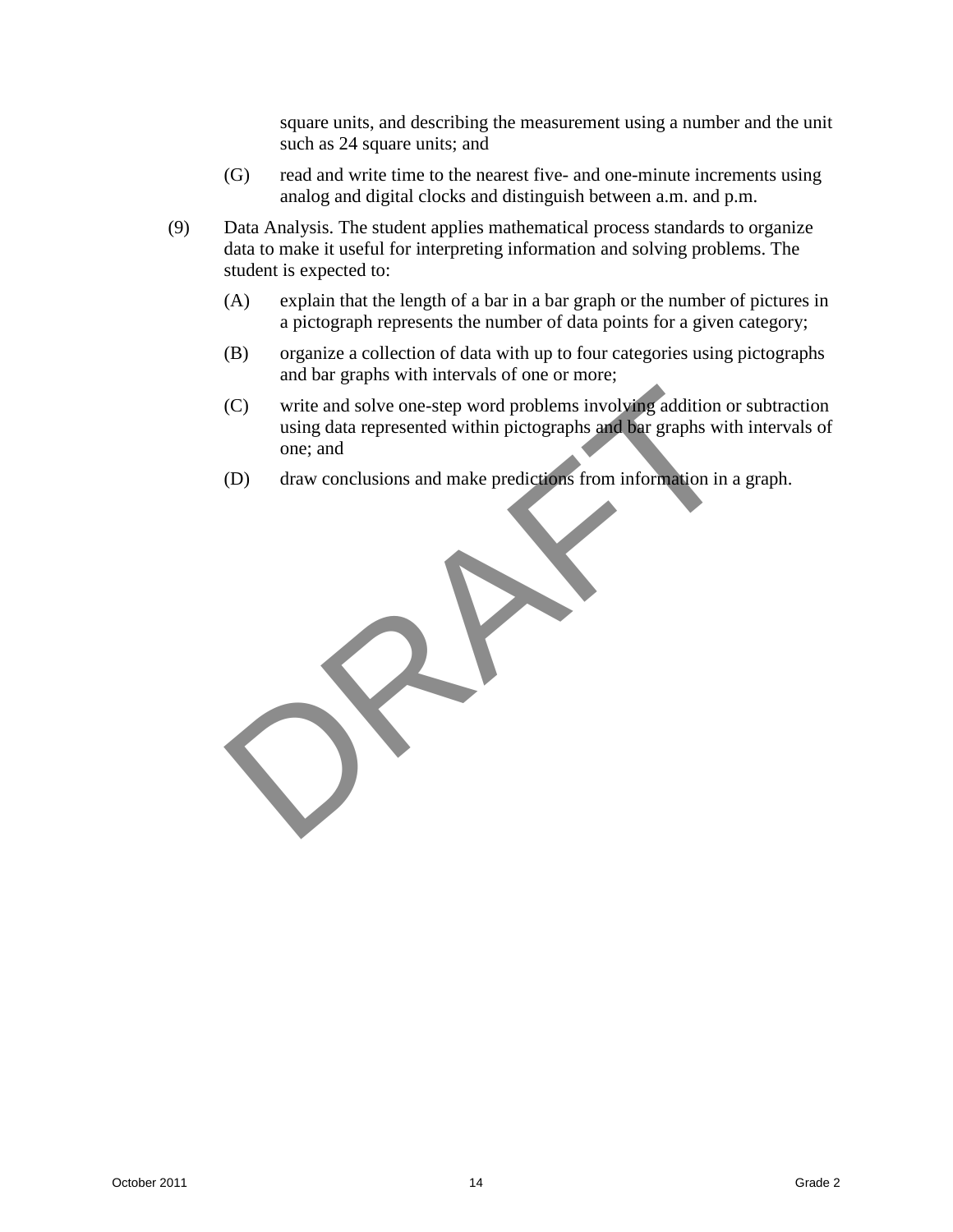# **§111.xx. Grade 3, Beginning with School Year 2013-2014.**

- (a) Introduction.
	- (1) The desire to achieve educational excellence is the driving force behind the Texas Essential Knowledge and Skills for mathematics, guided by the College and Career Readiness Standards. By embedding statistics, probability, and finance, while focusing on fluency and solid understanding, Texas will lead the way in mathematics education and prepare all Texas students for the challenges they will face in the 21st century.
	- (2) The process standards describe ways in which students are expected to engage in the content. The placement of the process skill at the beginning of the draft is intentional. The process skills weave the other knowledge and skills together so that students may be successful problems solvers and use mathematics efficiently and effectively in daily life. The process standards are integrated at every grade level and course. When possible, students will apply mathematics to problems arising in everyday life, society, and the workplace. Students will use a problemsolving model that incorporates analyzing given information, formulating a plan or strategy, determining a solution, justifying the solution, and evaluating the problem-solving process and the reasonableness of the solution. Students will select appropriate tools such as real objects, manipulatives, paper and pencil, and technology and techniques such as mental math, estimation, and number sense to solve problems. Students will effectively communicate mathematical ideas, reasoning, and their implications using multiple representations such as symbols, diagrams, graphs, and language. Students will analyze mathematical relationships to connect and communicate mathematical ideas. Students will display, explain, or justify mathematical ideas and arguments using precise mathematical language in written or oral communication. means and the precise states. The process that we have the state of the base of the students may be successful problems solvers and use mathematics to arising in everyday life, society, and the work place. Students will us
	- (3) The standards are not a scope and sequence. When possible, the order does reflect a progression of learning, but the order is not a mandated sequence for instruction. The ordering or sequencing for instruction is a local decision. The Kindergarten through Grade 8 standards are organized by mathematics topic areas or strands and the high school standards are organized by customary course titles.
	- (4) For students to become fluent in mathematics students must develop a robust sense of number. The National Research Council's report, "Adding It Up," defines procedural fluency as "skill in carrying out procedures flexibly, accurately, efficiently and appropriately." As students develop procedural fluency, they must also realize that true problem solving may take time, effort, and perseverance. Students in Grade 3 are expected to perform their work without the use of calculators.
	- (5) The primary focal areas in Grade 3 are place value, operations of whole numbers, and understanding fractional units. These focal areas are supported throughout the mathematical strands of Number and Operations, Algebraic Reasoning, Geometry and Measurement, and Data Analysis. In Grades 3-5 the number set is limited to positive rational numbers. In Number and Operations, students will focus on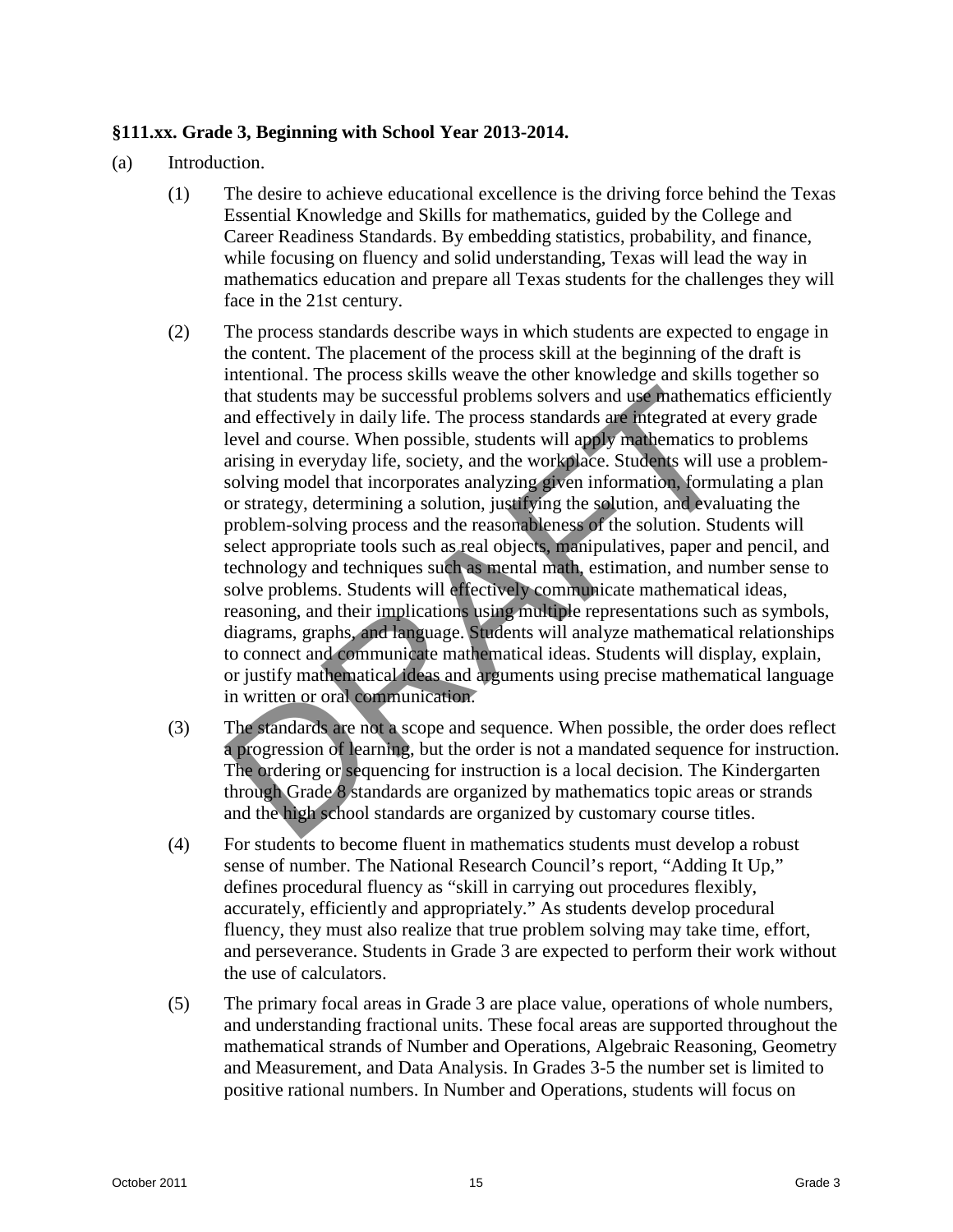applying place value, comparing and ordering whole numbers, connecting multiplication and division, and understanding and representing fractions as numbers and equivalent fractions. In Algebraic Reasoning, students will use multiple representations of problem situations, determine missing values in number sentences, and represent real-world relationships using number pairs in a table and verbal descriptions. In Geometry and Measurement, students will identify and classify two-dimensional figures according to common attributes, decompose composite figures formed by rectangles to determine area, determine the perimeter of polygons, solve problems involving time, and measure liquid volume (capacity) or weight. In Data Analysis, students will represent and interpret data.

- (6) Statements that contain the word "including" reference content that must be mastered, while those containing the phrase "such as" are intended as possible illustrative examples.
- (b) Knowledge and skills.
	- (1) Mathematical Process Standards. The student uses mathematical processes to acquire and demonstrate mathematical understanding. The student is expected to:
		- (A) apply mathematics to problems arising in everyday life, society, and the workplace;
- (B) use a problem-solving model that incorporates analyzing given information, formulating a plan or strategy, determining a solution, justifying the solution, and evaluating the problem-solving process and the reasonableness of the solution; mastered, while those containing the phrase "such as" are intended a<br>
illustrative examples.<br>
Edge and skills.<br>
Mathematical Process Standards. The student uses mathematical pro<br>
acquire and demonstrate mathematical unders
	- (C) select tools, including real objects, manipulatives, paper/pencil, and technology as appropriate, and techniques, including mental math, estimation, and number sense as appropriate, to solve problems;
	- (D) communicate mathematical ideas, reasoning, and their implications using multiple representations, including symbols, diagrams, graphs, and language as appropriate;
	- (E) create and use representations to organize, record, and communicate mathematical ideas;
	- (F) analyze mathematical relationships to connect and communicate mathematical ideas; and
	- (G) display, explain, and justify mathematical ideas and arguments using precise mathematical language in written or oral communication.
	- (2) Number and Operations. The student applies mathematical process standards to represent and compare whole numbers and understand relationships related to place value. The student is expected to: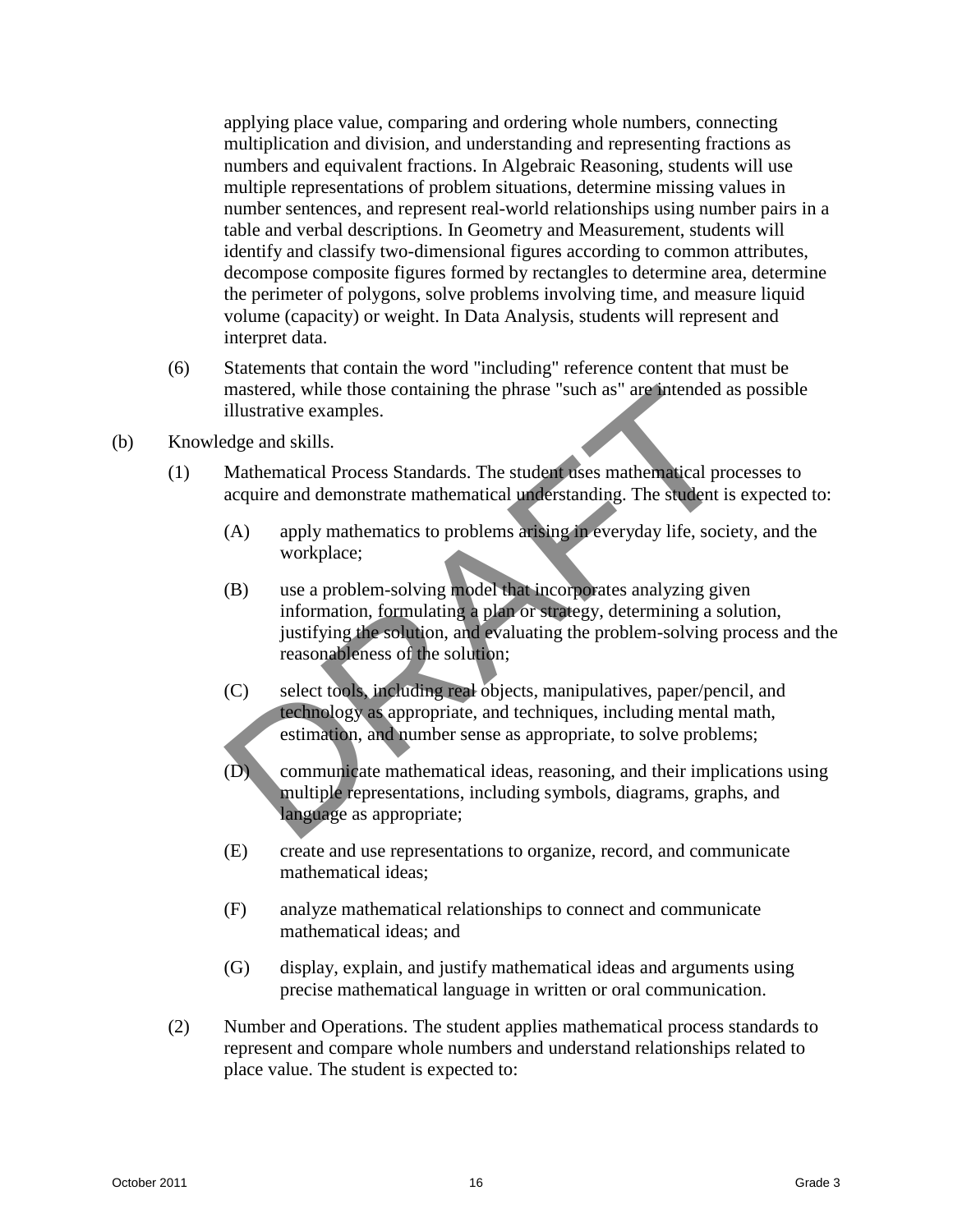- (A) compose and decompose numbers to 100,000 as a sum of so many ten thousands, so many thousands, so many hundreds, so many tens, and so many ones, in more than one way, using objects, pictorial models, and numbers, including expanded notation as appropriate;
- (B) describe the mathematical relationships found in the base ten place value system through the 100,000th place;
- (C) represent a number on a number line as being between two consecutive multiples of 10, 100, 1000, or10,000 and use words to describe relative size of numbers such as closer to, is about, or is nearly, in order to round whole numbers; and
- (D) compare and order whole numbers up to 100,000 and represent comparisons using the symbols  $>$ ,  $\lt$ , or  $=$ .
- (3) Number and Operations. The student applies mathematical process standards to represent and explain fractional units. The student is expected to:
	- (A) represent fractions greater than zero and less than or equal to one using concrete objects and pictorial models, including strip diagrams and number lines with denominators of 2, 3, 4, 6, and 8;
	- (B) determine the corresponding fraction greater than zero and less than or equal to one with denominators of 2, 3, 4, 6, and 8 of a specified point on a number line;
- (C) explain that the unit fraction 1/*b* represents the quantity formed by one part of a whole that has been partitioned into *b* equal parts where *b* is a non-zero whole number; (D) compare and order whole numbers up to 100,000 and represe<br>comparisons using the symbols >, <, or =.<br>Number and Operations. The student applies mathematical process s<br>represent and explain fractional units. The student
	- (D) compose and decompose a fraction  $a/b$  with a numerator greater than zero and less than or equal to *b* as a sum of parts 1/*b*;
	- (E) solve problems involving partitioning an object or a set of objects among two or more recipients using pictorial representations of fractions with denominators of 2, 3, 4, 6, and 8, such as two children share five cookies;
	- (F) represent equivalent fractions with denominators of 2, 3, 4, 6, and 8 using a variety of objects and pictorial models, including number lines;
	- (G) explain that two fractions are equivalent if and only if they are both represented by the same point on the number line or represent the same portion of a same size whole for an area model; and
	- (H) compare two fractions having the same numerator or denominator in problems by reasoning about their sizes and justifying the conclusion using symbols, words, objects, and pictorial models such as comparing the size of pieces when sharing a candy bar equally among four people or equally among three people.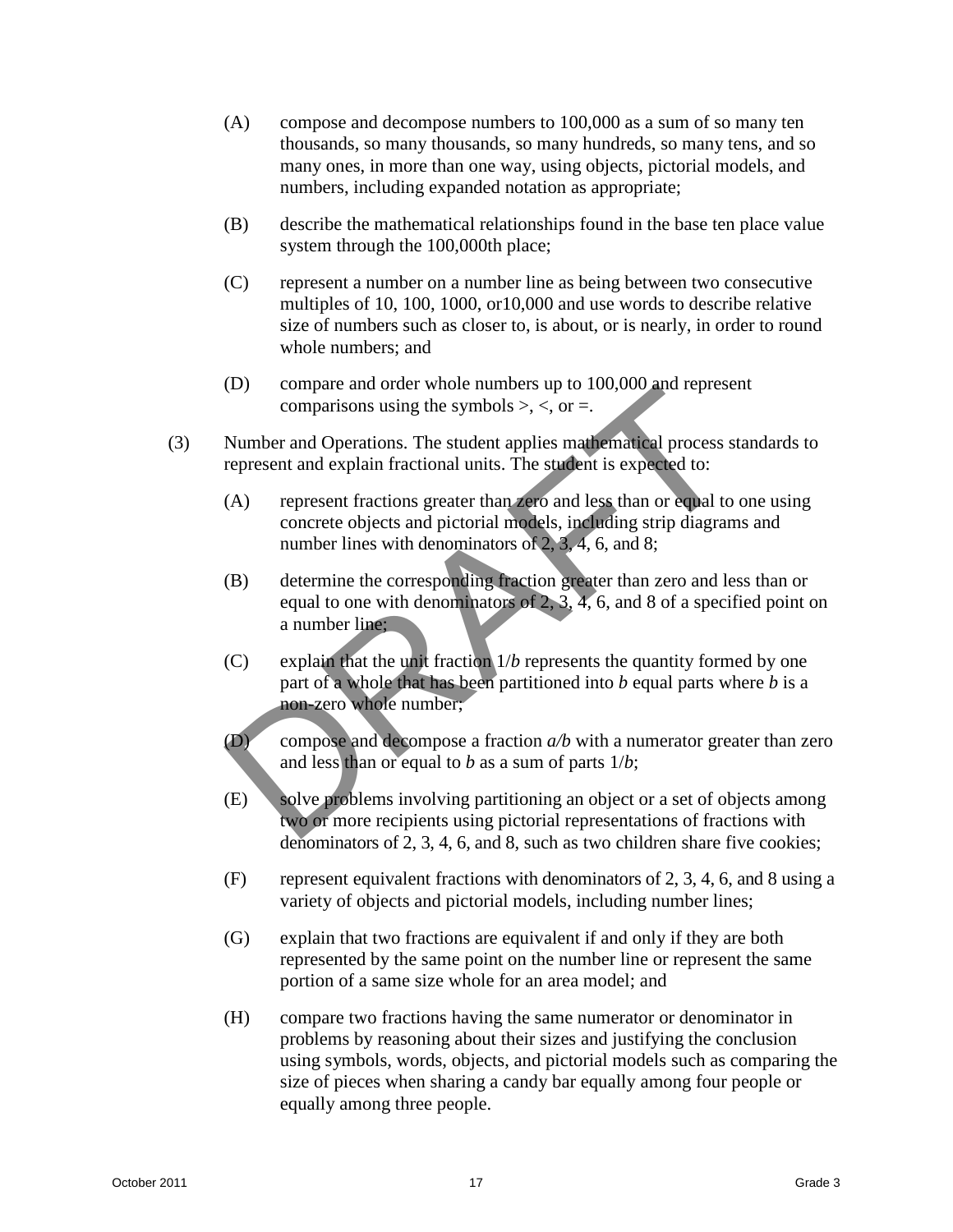- (4) Number and Operations. The student applies mathematical process standards to develop and use strategies and methods for whole number computations in order to solve problems with efficiency and accuracy. The student is expected to:
	- (A) solve one-step and multistep problems involving addition and subtraction within 1,000 using strategies based on place value, properties of operations, and the relationship between addition and subtraction with fluency;
	- (B) use strategies, including rounding to the nearest 10 or 100 and compatible numbers, to estimate solutions to addition and subtraction problems;
	- (C) determine the value of a collection of coins and bills;
	- (D) determine the total number of objects when equally-sized groups of objects are combined or arranged in arrays up to ten by ten;
	- (E) represent multiplication facts by using a variety of approaches such as repeated addition, equal-sized groups, arrays, area models, equal jumps on a number line, and skip counting;
	- (F) quickly recall facts to multiply up to ten by ten and recall the corresponding division facts;
	- (G) use strategies and algorithms, including the standard algorithm, to multiply a two- digit number by a one-digit number. Strategies may include mental math, partial products, and the commutative, associative, and distributive properties; (D) determine the total number of objects when equally-sized grobiects are combined or arranged in arrays up to ten by ten;<br>
	(E) represent multiplication facts by using a variety of approache repeated addition, equal-size
	- (H) determine the number of objects in each group when a set of objects is partitioned into equal shares or a set of objects is shared equally;
	- (I) use divisibility rules to determine if a number is even or odd;
	- (J) determine a quotient using the relationship between multiplication and division such as the quotient of  $40 \div 8$  can be found by determining what factor makes 40 when multiplied by 8; and
	- (K) solve one-step and multistep problems involving multiplication and division within 100 using strategies based on objects, pictorial models including arrays, area models, and equal groups, properties of operations, or recall of facts.
- (5) Algebraic Reasoning. The student applies mathematical process standards to analyze and create patterns and relationships. The student is expected to:
	- (A) represent and solve one- and two-step problems involving addition and subtraction of whole numbers to 1000 using pictorial models, such as strip diagrams and number lines, and equations;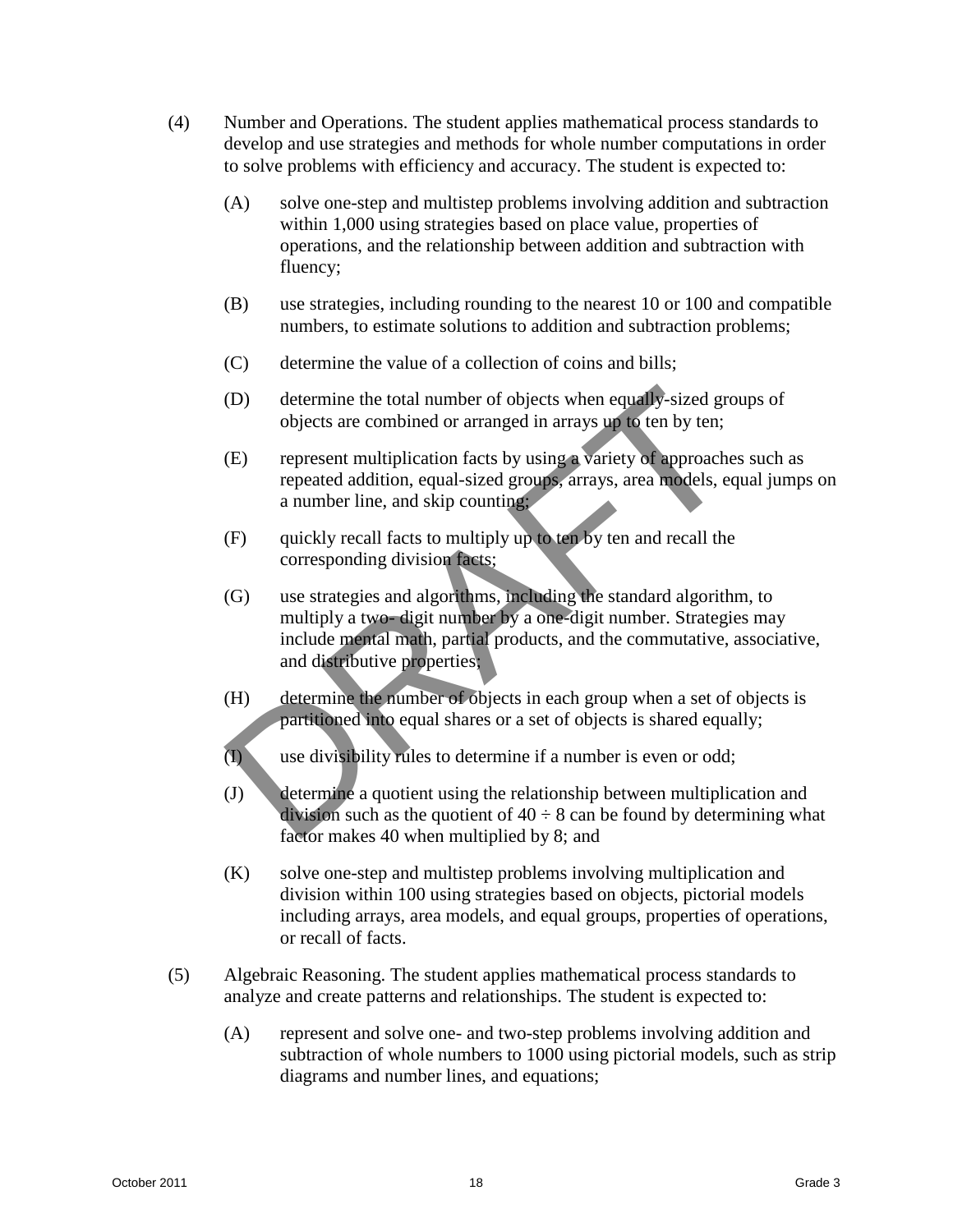- (B) represent and solve one- and two-step multiplication and division problems within 100 using arrays, strip diagrams, and equations;
- (C) describe a multiplication expression as a comparison such as 3 x 24 represents 3 times as much as 24;
- (D) determine the unknown whole number in a multiplication or division equation relating three whole numbers when the unknown is either a missing factor or product, such as the value 4 for  $\lceil \cdot \rceil$  makes 3 x  $\lceil \cdot \rceil = 12$  a true equation; and
- (E) represent real-world relationships using number pairs in a table and verbal descriptions, such as 1 insect has 6 legs, 2 insects have 12 legs, and so forth.
- (6) Geometry and Measurement. The student applies mathematical process standards to analyze attributes of two-dimensional geometric figures to develop generalizations about their properties. The student is expected to:
	- (A) classify and sort two- and three-dimensional solids, including cones, cylinders, spheres, triangular and rectangular prisms, and cubes, based on attributes using formal geometric language such as faces, edges and vertices;
	- (B) determine the area of rectangles with whole number side lengths in problems using multiplication related to the number of rows times the number of unit squares in each row;
	- (C) decompose composite figures formed by rectangles into non-overlapping rectangles to determine the area of the original figure using the additive property of area; and
- (D) decompose two congruent two-dimensional figures into parts with equal areas and express the area of each part as a unit fraction of the whole and recognize that equal shares of identical wholes need not have the same shape. From the student The student applies mathematical process to analyze attributes of two-dimensional geometric figures to develop generalizations about their properties. The student is expected to:<br>
(A) classify and sort two
- (7) Geometry and Measurement. The student applies mathematical process standards to select appropriate units, strategies, and tools to solve problems involving customary measurement. The student is expected to:
	- (A) represent fractions of halves, fourths, and eighths as distances from zero on a number line
	- (B) determine the perimeter of a polygon or a missing length when given perimeter and remaining side lengths in problems;
	- (C) determine the solutions to problems involving addition and subtraction of time intervals in minutes, using pictorial models or tools such as a 15 minute event plus a 30-minute event equals 45 minutes;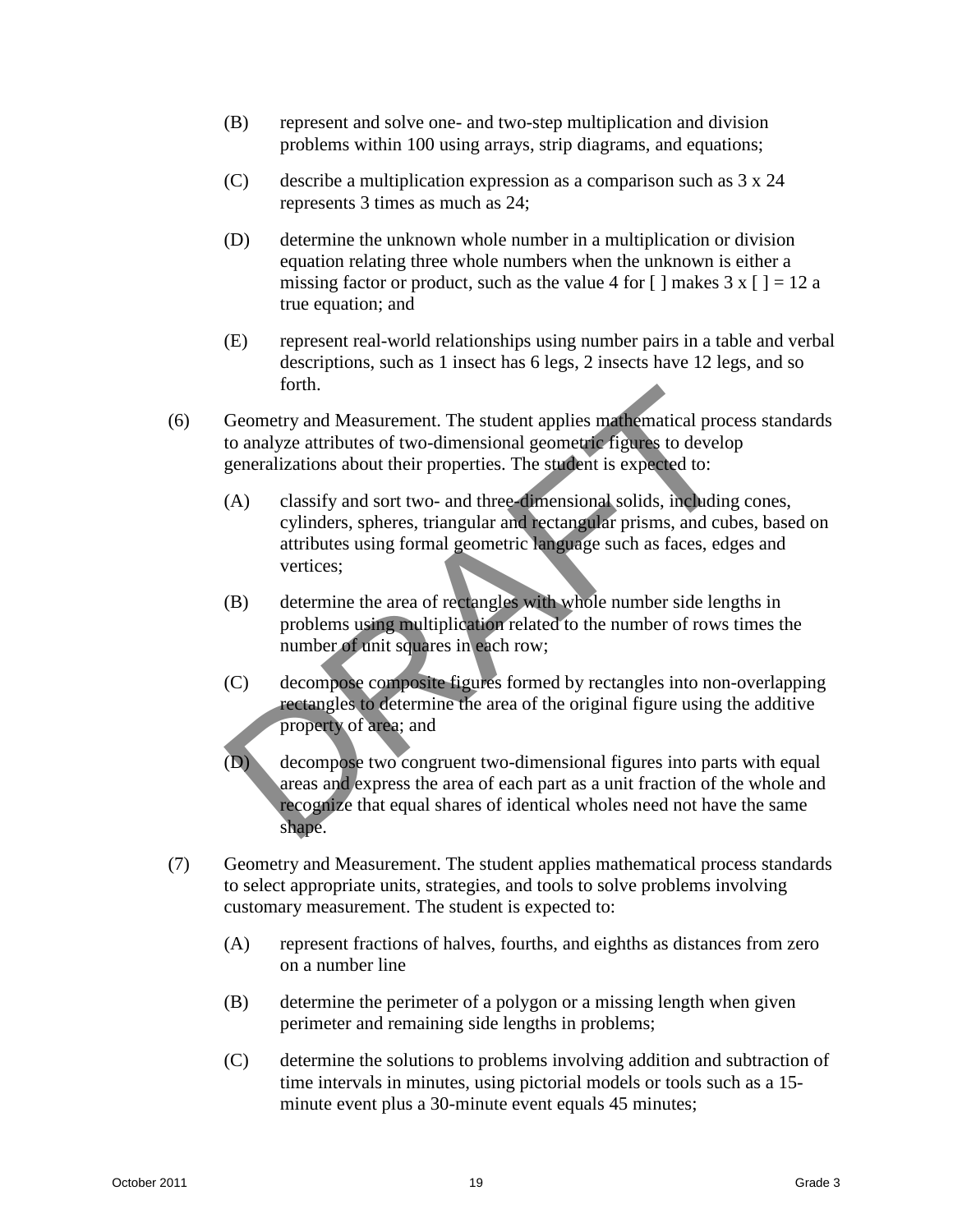- (D) determine when it is appropriate to use measurements of liquid volume (capacity) or weight; and
- (E) determine liquid volume (capacity) or weight using appropriate units and tools.
- (8) Data Analysis. The student applies mathematical process standards to solve problems by collecting, organizing, displaying, and interpreting data. The student is expected to:
	- (A) summarize a data set with multiple categories using a frequency table, dot plot, pictograph, or bar graph with scaled intervals; and
	- (B) solve one- and two-step problems using categorical data represented with a frequency table, dot plot, pictograph, or bar graph with scaled intervals.

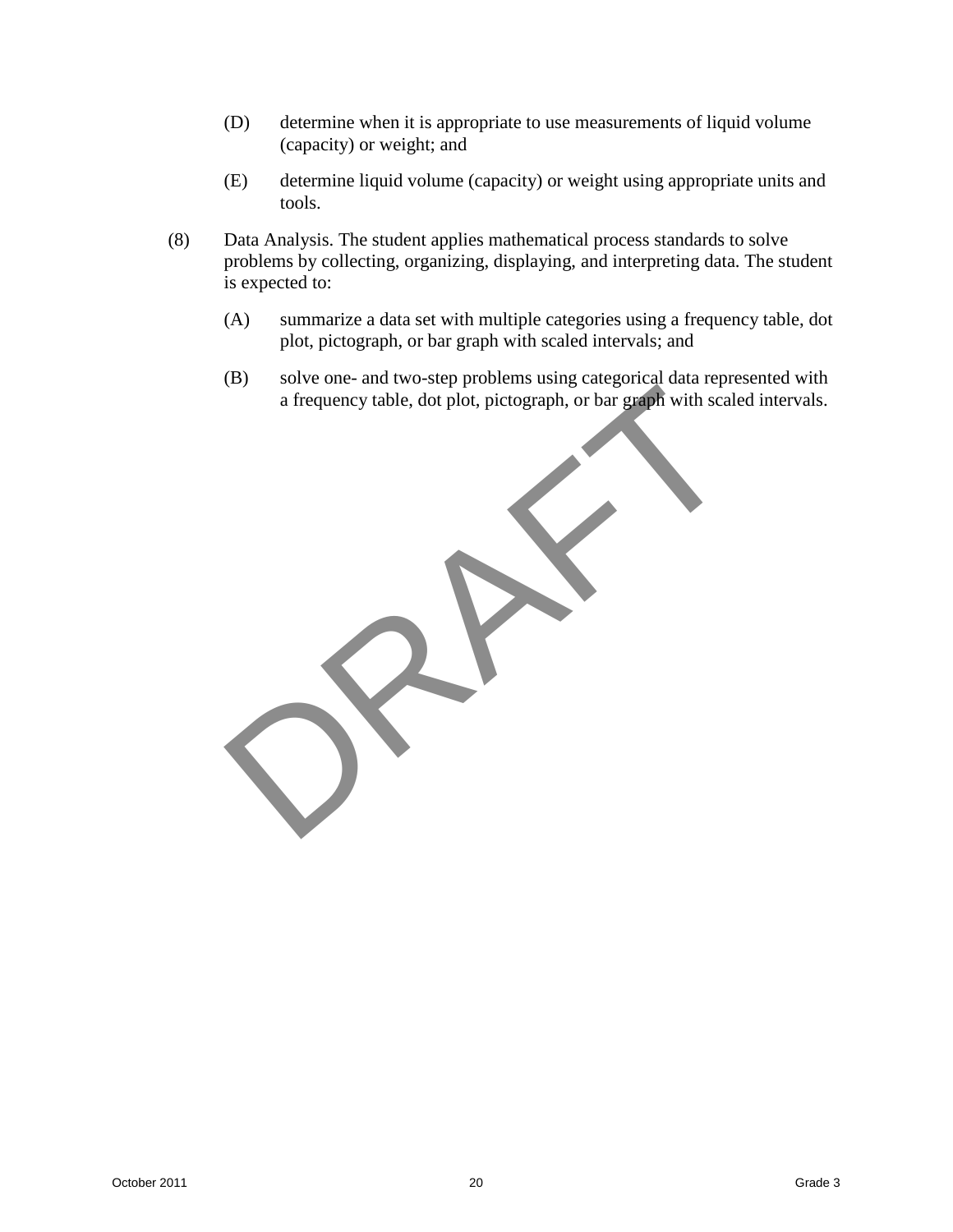# **§111.xx. Grade 4, Beginning with School Year 2013-2014.**

- (a) Introduction.
	- (1) The desire to achieve educational excellence is the driving force behind the Texas Essential Knowledge and Skills for mathematics, guided by the College and Career Readiness Standards. By embedding statistics, probability, and finance, while focusing on fluency and solid understanding, Texas will lead the way in mathematics education and prepare all Texas students for the challenges they will face in the 21st century.
	- (2) The process standards are integrated at every grade level and course. When possible, students will apply mathematics to problems arising in everyday life, society, and the workplace. Students will use a problem-solving model that incorporates analyzing given information, formulating a plan or strategy, determining a solution, justifying the solution, and evaluating the problem-solving process. Students will select appropriate tools, such as real objects, manipulatives, paper and pencil, and technology, or techniques, such as mental math, estimation, and number sense, to solve problems. Communication of mathematical ideas, reasoning, and their implications using symbols, diagrams, graphs, and language will be emphasized. Students will create and use representations to organize, record, and communicate mathematical ideas. Students will explain, display, or justify mathematical ideas and arguments using precise mathematical language in written or oral communication. isomorporates analyzing irren incrementation, formulating at plan or strate-<br>incorporates analyzing given information, formulating a plan or strate<br>determining a solution, justifying the solution, and evaluating the pro-<br>p
	- (3) The standards are not a scope and sequence. When possible, the order does reflect a progression of learning, but the order is not a mandated sequence for instruction. The ordering or sequencing for instruction is a local decision. The Kindergarten through Grade 8 standards are organized by mathematics topic areas or strands and the high school standards are organized by customary course titles.
	- (4) For students to become fluent in mathematics students must develop a robust sense of number. The National Research Council's report, "Adding It Up," defines procedural fluency as "skill in carrying out procedures flexibly, accurately, efficiently and appropriately." As students develop procedural fluency, they must also realize that true problem solving may take time, effort, and perseverance. Students in Grade 4 are expected to perform their work without the use of calculators.
	- (5) The primary focal areas in Grade 4 are use of operations, fractions and decimals, and describing and analyzing geometry and measurement. These focal areas are supported throughout the mathematical strands of Number and Operations, Algebraic Reasoning, Geometry and Measurement and Data Analysis. In Grades 3-5 the number set is limited to positive rational numbers. In Number and Operations, students will apply place value, and represent points on a number line that correspond to a given fraction or terminating decimal. In Algebraic Reasoning, students will represent and solve multistep problems involving the four operations with whole numbers with expressions and equations and generate and analyze patterns. In Geometry and Measurement, students will classify two-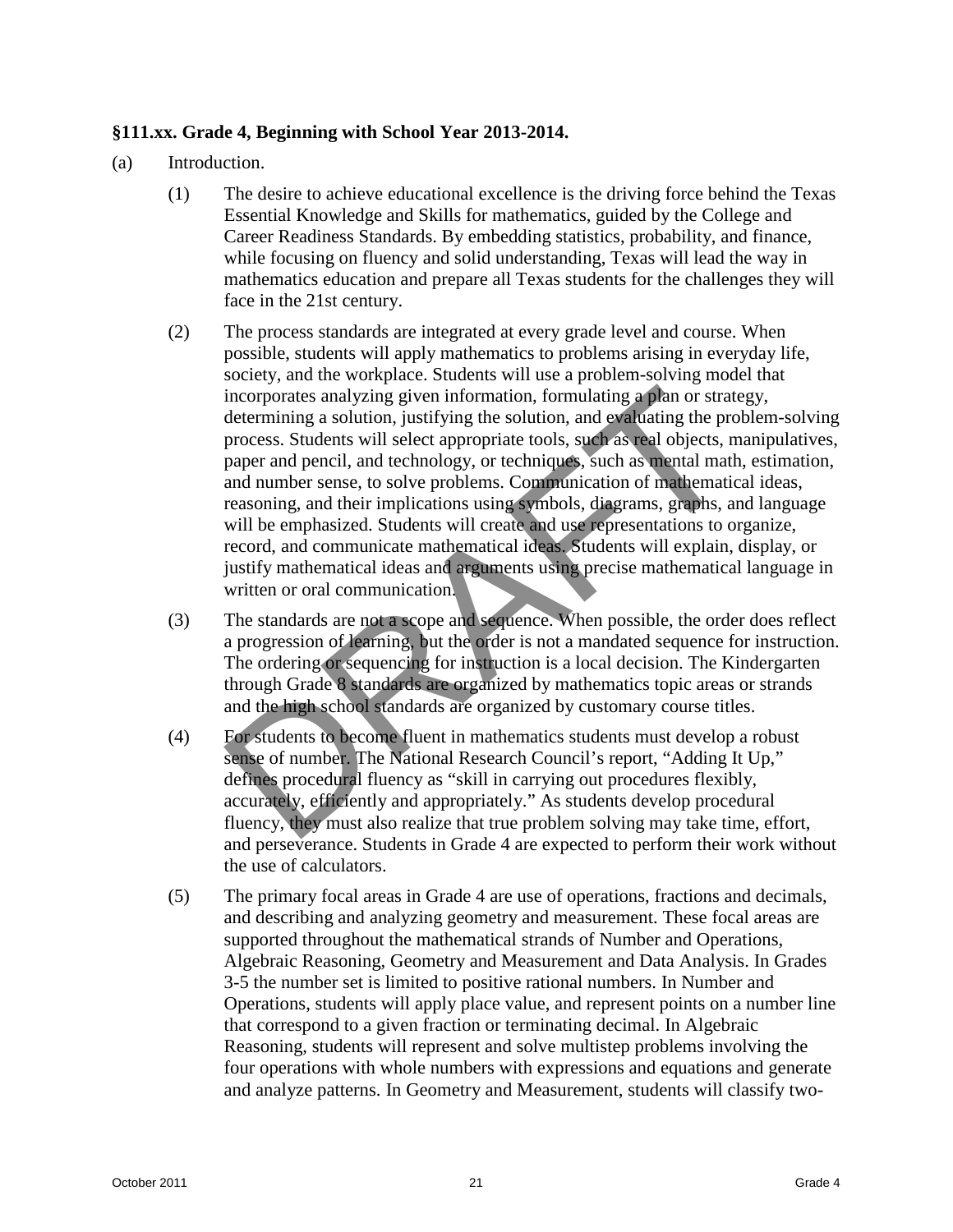dimensional figures, measure angles, and convert units of measure. In Data Analysis students will represent and interpret data.

- (6) Statements that contain the word "including" reference content that must be mastered, while those containing the phrase "such as" are intended as possible illustrative examples.
- (b) Knowledge and skills.
	- (1) Mathematical Process Standards. The student uses mathematical processes to acquire and demonstrate mathematical understanding. The student is expected to:
		- (A) apply mathematics to problems arising in everyday life, society, and the workplace;
		- (B) use a problem-solving model that incorporates analyzing given information, formulating a plan or strategy, determining a solution, justifying the solution, and evaluating the problem-solving process and the reasonableness of the solution; (B) use a problem-solving model that incorporates analyzing give<br>information, formulating a plan or strategy, determining a sol<br>justifying the solution, and evaluating the problem-solving pr<br>reasonableness of the solution;
		- (C) select tools, including real objects, manipulatives, paper/pencil, and technology as appropriate, and techniques, including mental math, estimation, and number sense as appropriate, to solve problems;
		- (D) communicate mathematical ideas, reasoning, and their implications using multiple representations, including symbols, diagrams, graphs, and language as appropriate;
		- (E) create and use representations to organize, record, and communicate mathematical ideas;
		- (F) analyze mathematical relationships to connect and communicate mathematical ideas; and
		- (G) display, explain, and justify mathematical ideas and arguments using precise mathematical language in written or oral communication.
	- (2) Number and Operations. The student applies mathematical process standards to represent, compare, and order whole numbers and decimals, and understand relationships related to place value. The student is expected to:
		- (A) interpret the value of each place-value position as ten times the position to the right and as one-tenth of the value of the place to its left;
		- (B) represent the value of the digit in whole numbers through 1,000,000,000 and decimals to the hundredths using expanded notation and numerals such as in the number 3.94, the 3 in the ones place is 3; the 9 in the tenths place is 0.9; and 4 in the hundredths place is 0.04; and 3.94 is sum of 3 ones, 9 tenths, and 4 hundredths;
		- (C) compare and order whole numbers to 1,000,000,000 and represent comparisons using the symbols  $\geq, \leq,$  or  $=$ ;
		- (D) round whole numbers to a given place value through the 100,000's place;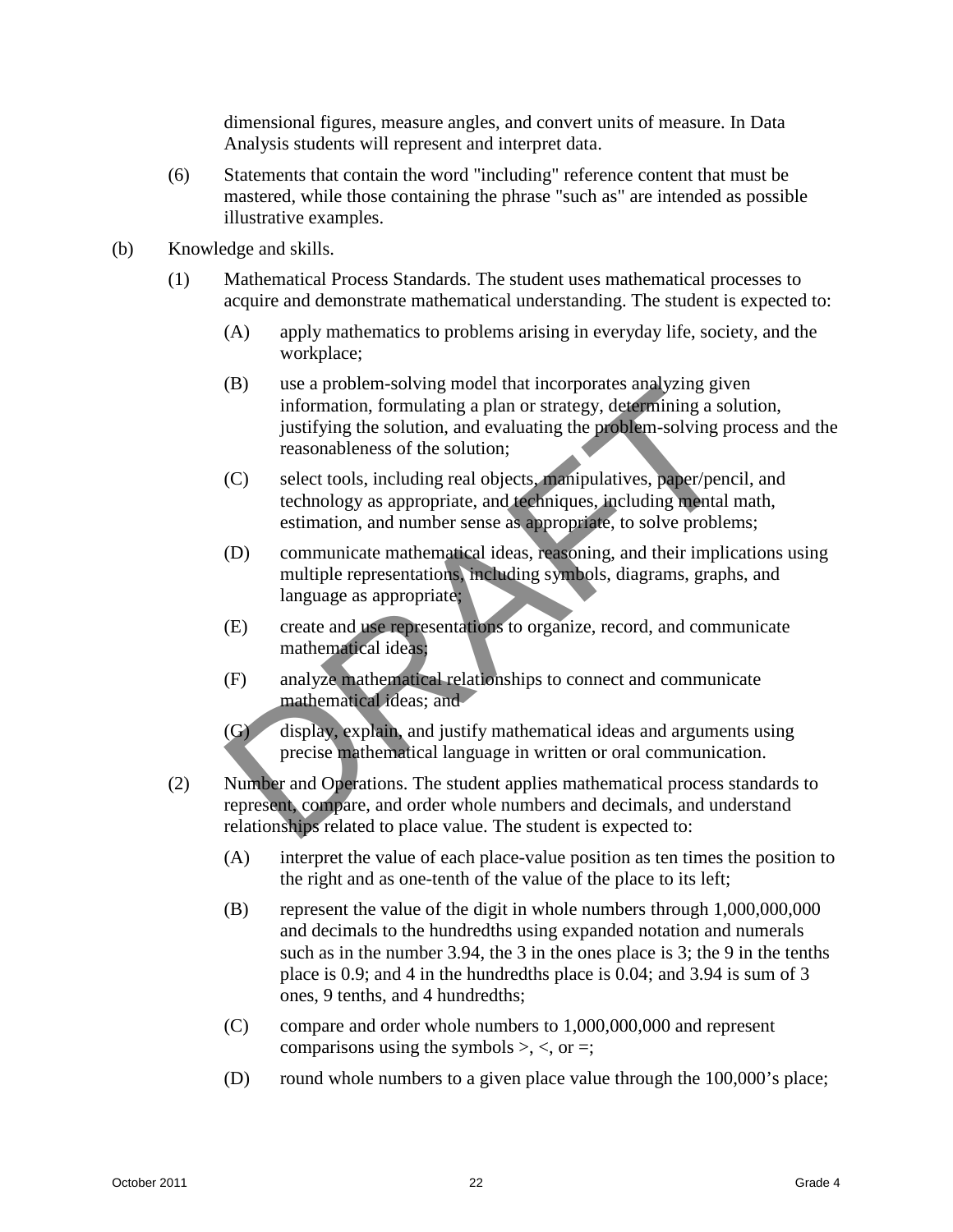- (E) represent decimals, including tenths and hundredths, using concrete and visual models and money;
- (F) compare and order decimals using concrete and visual models to the hundredths;
- (G) relate decimals to fractions that name tenths and hundredths; and
- (H) determine the corresponding decimal to the tenths or hundredths place of a specified point on a number line.
- (3) Number and Operations. The student applies mathematical process standards to represent and generate fractions to solve problems. The student is expected to:
	- (A) represent a fraction  $a/b$  as a sum of fractions  $1/b$ , where *a* and *b* are whole numbers and  $b > 0$ , including when  $a > b$ ;
	- (B) decompose a fraction in more than one way into a sum of fractions with the same denominator using concrete and pictorial models and recording results with symbolic representations such as  $7/8 - 5/8 + 2/8$ ;  $7/8 = 3/8 + 1/8$  $4/8$ ;  $2 \frac{7}{8} = 1 + 1 + \frac{7}{8}$ ;  $2 \frac{7}{8} = \frac{8}{8} + \frac{8}{8} + \frac{7}{8}$ ;
	- (C) determine if two given fractions are equivalent using a variety of methods, including multiplying by a fraction equivalent to one, or simplifying a fraction to lowest terms;
	- (D) generate equivalent fractions to create equal numerators or equal denominators to compare two fractions with unequal numerators and unequal denominators and represent the comparison of two fractions using the symbols  $>$ ,  $\lt$ , or  $=$ ;
	- (E) represent and solve addition and subtraction of fractions with equal denominators and referring to the same whole using objects and pictorial models that build to the number line such as strip diagrams and properties of operations; numbers and  $b > 0$ , including when a > b;<br>
	(B) decompose a fraction in more than one way into a sum of fraction<br>
	the same denominator using concrete and pictorial models an<br>
	results with symbolic representations such as
	- (F) estimate the reasonableness of sums and differences using benchmark fractions 0, 1/4, 1/2, 3/4, and 1, referring to the same whole;
	- (G) represent fractions and decimals to the tenths or hundredths as distances from zero on a number line; and
	- (H) determine fractional and decimal quantities as being close to 0, 1/2, and 1.
- (4) Number and Operations**.** The student applies mathematical process standards to develop and use strategies and methods for whole number computations and decimal sums and differences in order to solve problems with efficiency and accuracy. The student is expected to:
	- (A) add and subtract whole numbers and decimals to the hundredths place using a variety of methods, including pictorial models, the inverse relationship between operations, concepts of place value, and efficient algorithms;
	- (B) determine products of a number and 10 or 100 using properties of operations and place value understandings;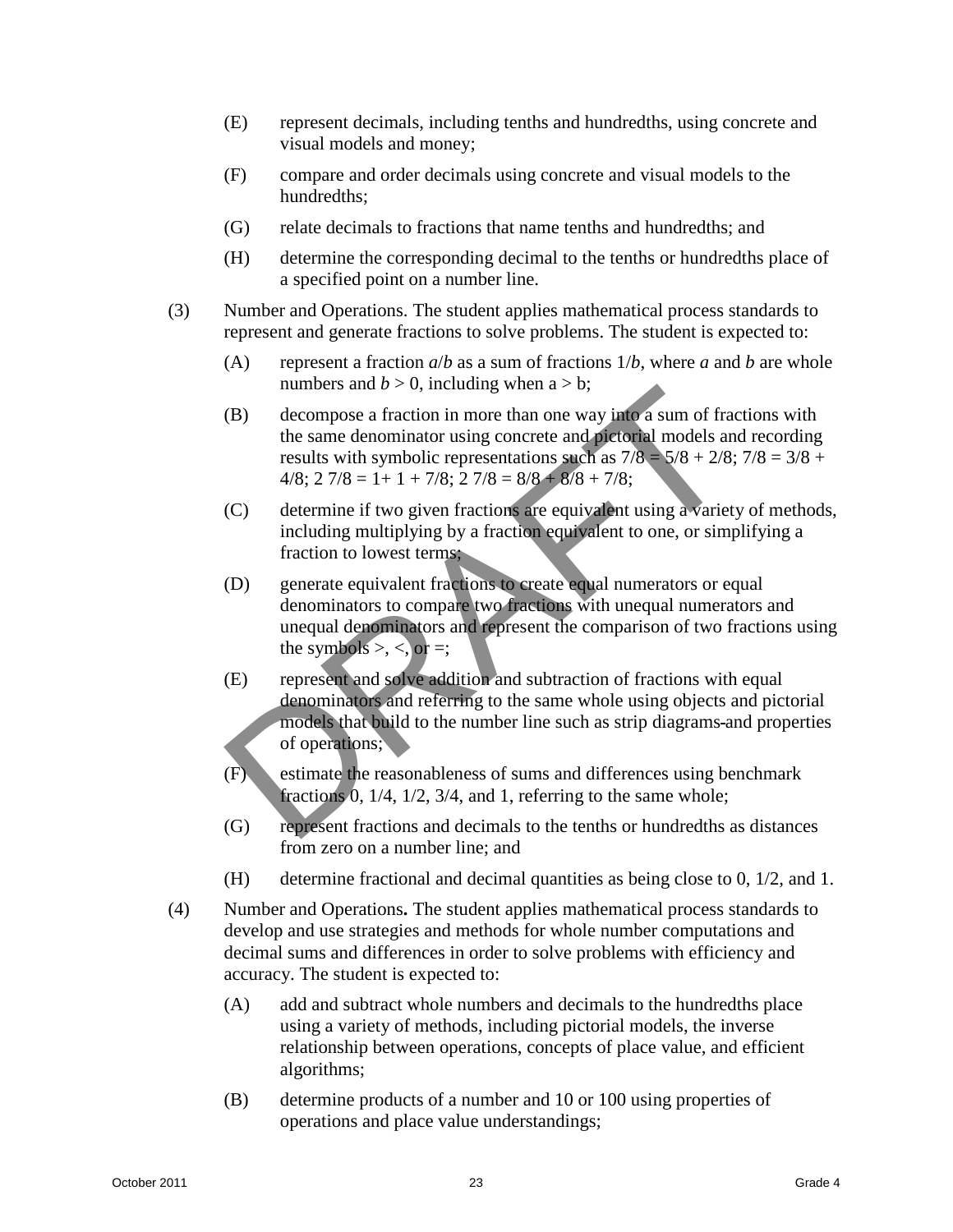- (C) represent the product of 2 two-digit numbers using arrays, area models, or equations, including perfect squares through 15 x 15;
- (D) use strategies and algorithms, including the standard algorithm, to multiply up to a four-digit number by a one-digit number and to multiply a two-digit number by a two-digit number. Strategies may include mental math, partial products, and the commutative, associative, and distributive properties;
- (E) represent the quotient of up to a four-digit whole number divided by a one-digit whole number using arrays, area models, or equations;
- (F) use strategies and algorithms, including the standard algorithm, to divide up to a four-digit dividend by a one-digit divisor;
- (G) use strategies, including rounding to the nearest 10, 100 or 1,000 and compatible numbers, to estimate solutions; and
- (H) solve one- and two-step problems involving multiplication and division, including interpreting remainders with fluency.
- (5) Algebraic Reasoning. The student applies mathematical process standards to develop concepts of expressions and equations. The student is expected to:
	- (A) represent multistep problems involving the four operations with whole numbers using strip diagrams and equations with a letter standing for the unknown quantity;
- (B) represent problems using an input-output table and numerical expressions to generate a number pattern that follows a given rule such as given the rule "Add 3" and the starting number 1, use the expressions  $1 + 3$ ,  $2 + 3$ , 3 + 3, and so forth to generate a table to represent the relationship of the values in the resulting sequence and their position in the sequence; (G) use strategies, including rounding to the nearest 10, 100 or 1,<br>compatible numbers, to estimate solutions; and<br>(H) solve one- and two-step problems involving multiplication are including interpreting remainders with f
	- (C) use models to determine the formulas for the perimeter of a rectangle  $(1 +$  $w + 1 + w$  or  $21 + 2w$ , including the special form for perimeter of a square(4s) and the area of a rectangle  $(1 x w)$ ; and
	- (D) solve problems related to perimeter and area of rectangles where dimensions are whole numbers.
- (6) Geometry and Measurement. The student applies mathematical process standards to analyze geometric attributes in order to develop generalizations about their properties. The student is expected to:
	- (A) identify points, lines, line segments, rays, angles, and perpendicular and parallel lines;
	- (B) identify and draw one or more lines of symmetry, if they exist, for a twodimensional figure;
	- (C) apply knowledge of right angles to identify acute, right and obtuse triangles;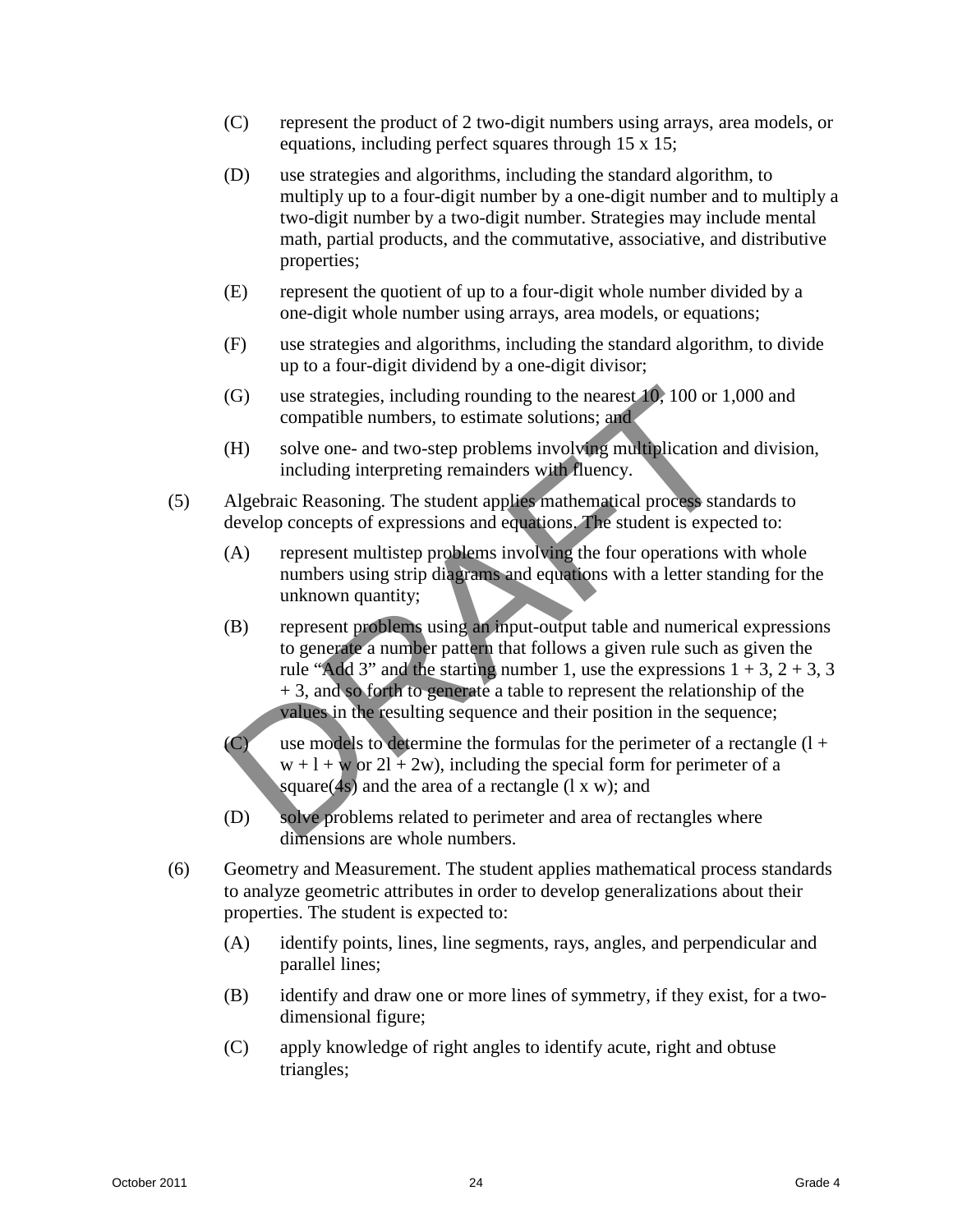- (D) use attributes to recognize rhombuses, parallelograms, trapezoids, rectangles, and squares as examples of quadrilaterals and draw examples of quadrilaterals that do not belong to any of these subcategories; and
- (E) classify two-dimensional figures based on the presence or absence of parallel or perpendicular lines or the presence or absence of angles of a specified size.
- (7) Geometry and Measurement. The student applies mathematical process standards to solve problems involving angles less than or equal to 180 degrees. The student is expected to:
	- (A) illustrate the measure of an angle as the part of a circle whose center is at the vertex of the angle that is "cut out" by the rays of the angle. Angle measures are limited to whole numbers;
	- (B) illustrate degrees as the units used to measure an angle, where 1/360 of any circle is 1 degree and an angle that "cuts" *n*/360 out of any circle whose center is at the angle's vertex has a measure of *n* degrees. Angle measures are limited to whole numbers; measures are limited to whole numbers;<br>
	(B) illustrate degrees as the units used to measure an angle, where<br>
	any circle is 1 degree and an angle that "cuts" m/360 out of are<br>
	whose center is at the angle's vertex has a mea
	- (C) determine the approximate measures of angles in degrees to the nearest whole number using a protractor;
	- (D) draw an angle with a given measure; and
	- (E) decompose angles such as complementary and supplementary angles into two non-overlapping angles to determine the measure of an unknown angle.
- (8) Geometry and Measurement. The student applies mathematical process standards to select appropriate customary and metric units, strategies, and tools to solve problems involving measurement. The student is expected to:
	- (A) identify relative sizes of measurement units within the customary and metric systems;
	- (B) convert measurements within the same measurement system, customary or metric, from a smaller unit into a larger unit or a larger unit into a smaller unit when given other equivalent measures represented in a table; and
	- (C) solve problems that deal with measurements of length, intervals of time, liquid volumes, masses, and money using addition, subtraction, multiplication, or division as appropriate.
- (9) Data Analysis. The student applies mathematical process standards to solve problems by collecting, organizing, displaying, and interpreting data. The student is expected to:
	- (A) represent data on a frequency table, dot plot or stem and leaf plot marked with whole numbers and fractions; and
	- (B) solve one- and two-step problems using data in whole number, decimal, and fraction form in a frequency table, dot plot, or stem and leaf plot.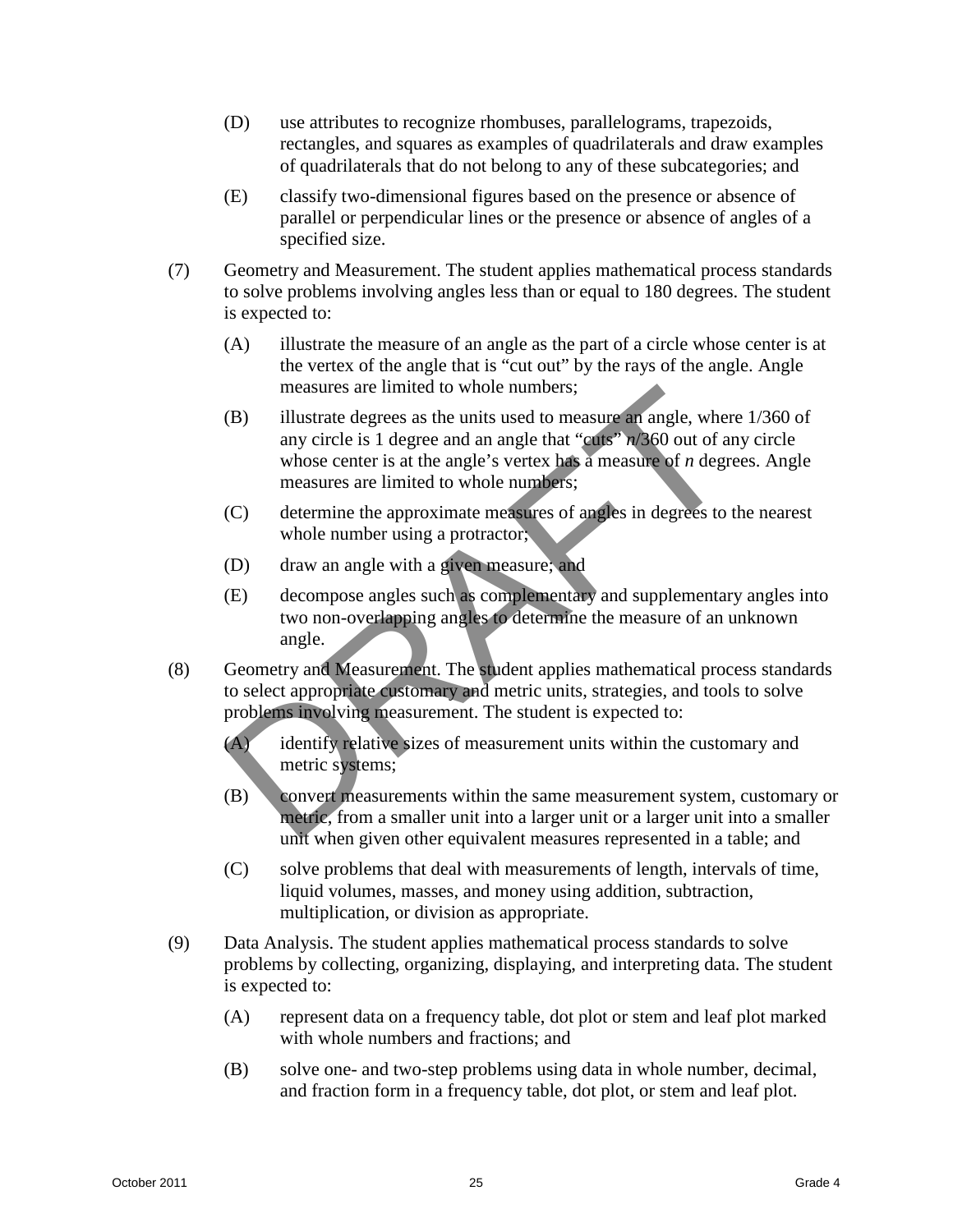# **§111.xx. Grade 5, Beginning with School Year 2013-2014.**

- (a) Introduction.
	- (1) The desire to achieve educational excellence is the driving force behind the Texas Essential Knowledge and Skills for mathematics, guided by the College and Career Readiness Standards. By embedding statistics, probability, and finance, while focusing on fluency and solid understanding, Texas will lead the way in mathematics education and prepare all Texas students for the challenges they will face in the 21st century.
	- (2) The process standards are integrated at every grade level and course. When possible, students will apply mathematics to problems arising in everyday life, society, and the workplace. Students will use a problem-solving model that incorporates analyzing given information, formulating a plan or strategy, determining a solution, justifying the solution, and evaluating the problem-solving process and the reasonableness of the solution. Students will select appropriate tools such as real objects, manipulatives, paper and pencil, and technology and techniques such as mental math, estimation, and number sense to solve problems. Students will effectively communicate mathematical ideas, reasoning, and their implications using multiple representations such as symbols, diagrams, graphs, and language. Students will use mathematical relationships to generate solutions and make connections and predictions. Students will analyze mathematical relationships to connect and communicate mathematical ideas. Students will display, explain, or justify mathematical ideas and arguments using precise mathematical language in written or oral communication. isomorporates analyzing irren information, formulating at plan or strate-<br>incorporates analyzing given information, formulating a plan or strate<br>determining a solution, justifying the solution, and evaluating the pro-<br>proc
	- (3) The standards are not a scope and sequence. When possible the order does reflect a progression of learning, but the order is not a mandated sequence for instruction. The ordering or sequencing for instruction is a local decision. The Kindergarten through Grade 8 standards are organized by mathematics topic areas or strands and the high school standards are organized by customary course titles.
	- (4) For students to become fluent in mathematics students must develop a robust sense of number. The National Research Council's report, "Adding It Up," defines procedural fluency as "skill in carrying out procedures flexibly, accurately, efficiently and appropriately." As students develop procedural fluency, they must also realize that true problem solving may take time, effort, and perseverance. Students in Grade 5 are expected to perform their work without the use of calculators.
	- (5) The primary focal areas in Grade 5 are solving problems involving all four operations with positive rational numbers, determine and generate formulas and solutions to expressions, and extending measurement to area and volume. These focal areas are supported throughout the mathematical strands of Number and Operations, Algebraic Reasoning, Geometry and Measurement, and Data Analysis. In Grades 3-5 the number set is limited to positive rational numbers. In Number and Operations, students will apply place value and identify part-towhole relationships and equivalence. In Algebraic Reasoning, students will represent and solve problems with expressions and equations, build foundations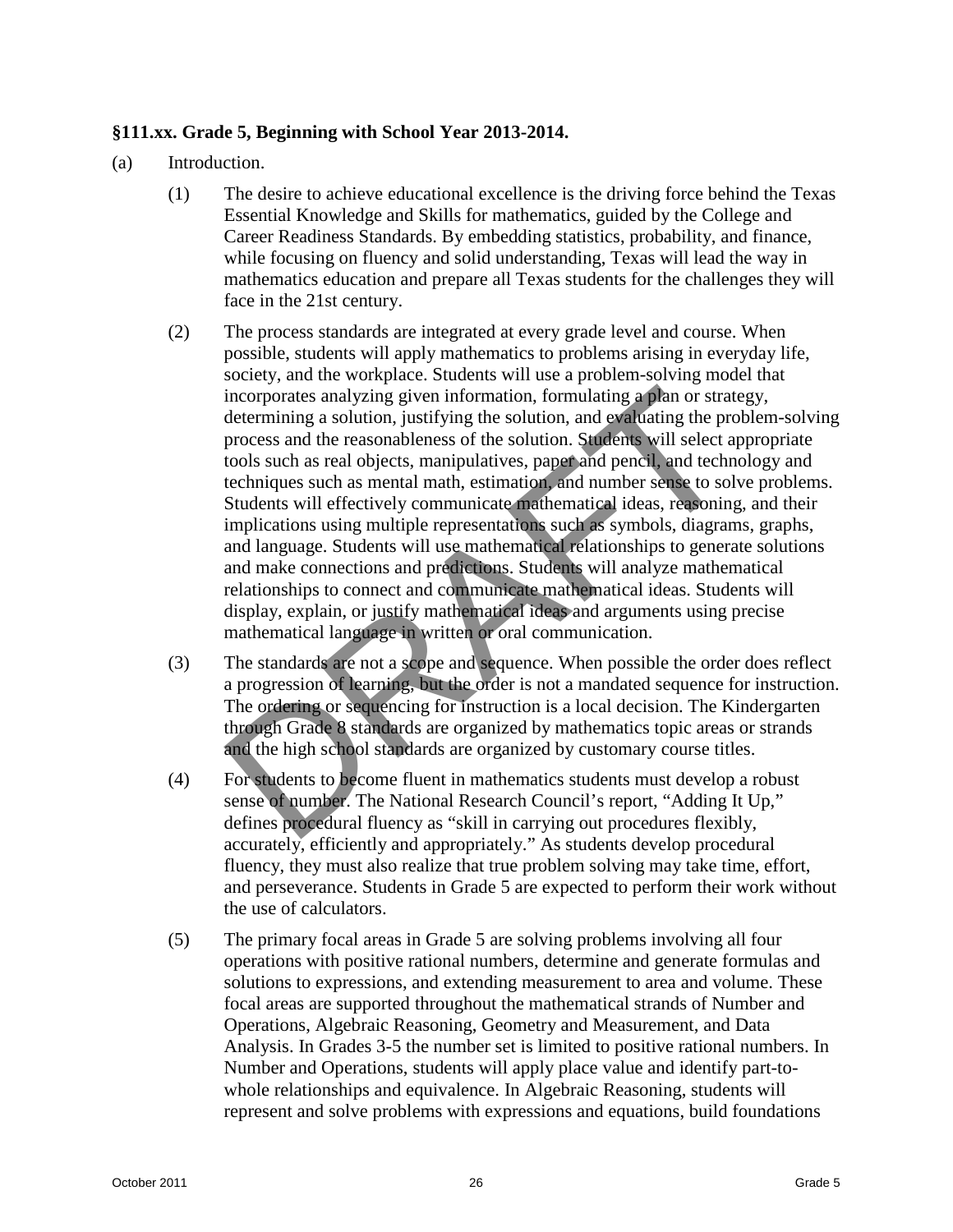of functions through patterning, identify prime and composite numbers, and use the order of operations. In Geometry and Measurement, students will classify two-dimensional figures, connect geometric attributes to the measures of threedimensional figures, use units of measure, and represent location using a coordinate plane. In Data Analysis, students will represent and interpret data.

- (6) Statements that contain the word "including" reference content that must be mastered, while those containing the phrase "such as" are intended as possible illustrative examples.
- (b) Knowledge and skills.
	- (1) Mathematical Process Standards. The student uses mathematical processes to acquire and demonstrate mathematical understanding. The student is expected to:
		- (A) apply mathematics to problems arising in everyday life, society. and the workplace;
		- (B) use a problem-solving model that incorporates analyzing given information, formulating a plan or strategy, determining a solution, justifying the solution, and evaluating the problem-solving process and the reasonableness of the solution; (A) apply mathematics to problems arising in everyday life, sociency<br>
		workplace;<br>
		(B) use a problem-solving model that incorporates analyzing give<br>
		information, formulating a plan or strategy, determining a sol<br>
		justifying
		- (C) select tools, including real objects, manipulatives, paper/pencil, and technology as appropriate, and techniques, including mental math, estimation, and number sense as appropriate, to solve problems;
		- (D) communicate mathematical ideas, reasoning, and their implications using multiple representations, including symbols, diagrams, graphs, and language as appropriate;
		- (E) create and use representations to organize, record, and communicate mathematical ideas;
		- (F) analyze mathematical relationships to connect and communicate mathematical ideas; and
		- (G) display, explain, and justify mathematical ideas and arguments using precise mathematical language in written or oral communications.
	- (2) Number and Operations. The student applies mathematical process standards to represent, compare, and order positive rational numbers and understand relationships as related to place value. The student is expected to:
		- (A) interpret the value of each place-value position as one-tenth of the value of the place to its left or as ten times the value of the place to its right;
		- (B) represent the value of the digit in decimals through the thousandths using expanded notation and numerals;
		- (C) compare and order two decimals to thousandths and represent comparisons using the symbols  $\geq, \leq,$  or  $=$ ; and
		- (D) round decimals to tenths or hundredths.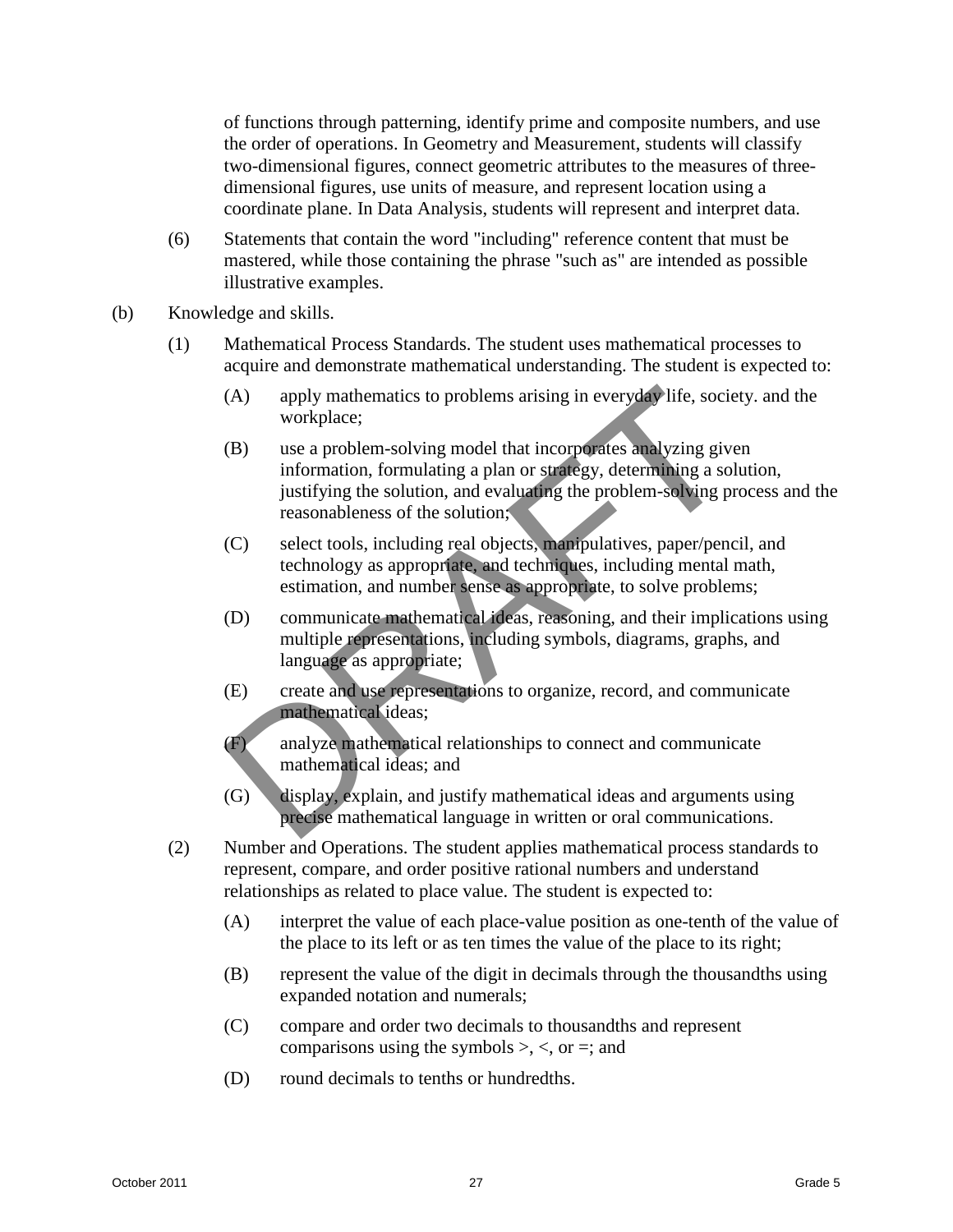- (3) Number and Operations. The student applies mathematical process standards to develop and use strategies and methods for positive rational number computations in order to solve problems with efficiency and accuracy. The student is expected to:
	- (A) estimate to determine solutions to mathematical and real-world problems involving addition, subtraction, multiplication, or division;
	- (B) use strategies and algorithms, including the standard algorithm, to multiply a three-digit number by a two-digit number with fluency;
	- (C) use strategies and algorithms, including the standard algorithm, to solve for quotients of up to a four-digit dividend and a two-digit divisor with fluency;
	- (D) represent multiplication of decimals with products to the hundredths using objects and pictorial models, including area models;
	- (E) solve for products of decimals to hundredths, including situations involving money, using strategies based on place-value understandings, properties of operations, and the relationship to the multiplication of whole numbers; (D) represent multiplication of decimals with products to the hun<br>objects and pictorial models, including area models;<br>(E) solve for products of decimals to hundreddns, including situat<br>involving money, using strategies ba
	- (F) represent quotients to hundredths, up to four-digit dividends and two-digit whole number divisors, using objects and pictorial models, including area models;
	- (G) solve for quotients to hundredths, up to four-digit dividends and two-digit whole number divisors, using strategies and algorithms, including the standard algorithm;
	- (H) represent and solve addition and subtraction of fractions with unequal denominators referring to the same whole using objects and pictorial models such as strip diagrams and properties of operations;
	- $\overline{I}$  represent and solve multiplication of a whole number and a fraction that refers to the same whole using objects and pictorial models, including area models; and
	- (J) represent division of a unit fraction by a whole number and the division of a whole number by a unit fraction such as  $1/3 \div 7$  and  $7 \div (1/3)$  using objects and pictorial models, including area models.
- (4) Algebraic Reasoning. The student applies mathematical process standards to develop concepts of expressions and equations. The student is expected to:
	- (A) identify prime and composite numbers using patterns in factor pairs;
	- (B) represent and solve multistep problems involving the four operations with whole numbers using equations with a letter standing for the unknown quantity;
	- (C) recognize the difference between additive and multiplicative numerical patterns given in a table or graph;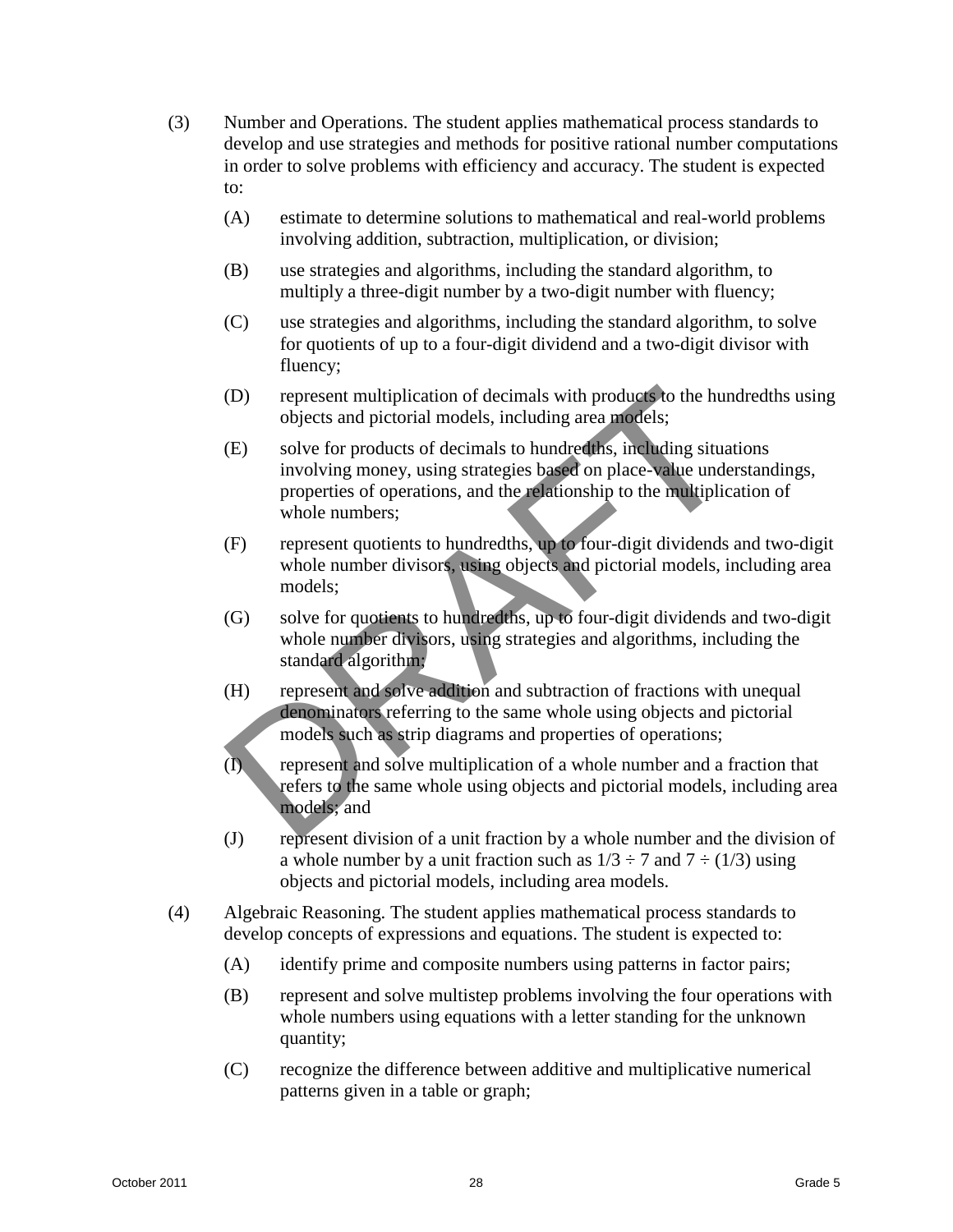- (D) describe the meaning of parentheses and brackets in a numeric expression such as  $4(14 + 5)$  is 4 times as large as  $(14 + 5)$ ;
- (E) simplify numerical expressions, including up to two levels of grouping excluding exponents such as  $(3 + 7) / (5 - 3)$ ;
- (F) use concrete objects and pictorial models to develop the formulas for the volume of a rectangular prism, including the special form for a cube  $(V = l)$  $x \le k$ ,  $V = s \le s \le s$ , and  $V = Bh$ ;
- (G) represent and solve problems related to perimeter and/or area such as for rectangles and composite figures formed by rectangles, and related to volume, such as for rectangular prisms.
- (5) Geometry and Measurement. The student applies mathematical process standards to classify two-dimensional figures by attributes and properties. The student is expected to classify two-dimensional figures in a hierarchy of sets and subsets using graphic organizers based on their attributes and properties such as all rectangles have the property that opposite sides are parallel; therefore, every rectangle is a parallelogram. Consider the value and model and model to classify two-dimensional figures by attributes and properties. The expected to classify two-dimensional figures by attributes and properties such recent expected to classify two-di
- (6) Geometry and Measurement. The student applies mathematical process standards to understand, recognize and quantify volume. The student is expected to:
	- (A) recognize a cube with side length of 1 unit as a "unit cube" having "one cubic unit of volume" and the volume of a three-dimensional figure as the number of unit cubes "*n* cubic units" needed to fill it with no gaps or overlaps if possible; and
	- (B) determine the volume of a rectangular prism with whole number side lengths in problems related to the number of layers times the number of unit cubes in the area of the base.
- (7) Geometry and Measurement. The student applies mathematical process standards to select appropriate units, strategies, and tools to solve problems involving measurement. The student is expected to solve problems by calculating conversions within a measurement system, customary or metric.
- (8) Geometry and Measurement. The student applies mathematical process standards to identify locations on a coordinate plane. The student is expected to:
	- (A) describe the key attributes of the coordinate plane and the process for graphing ordered pairs of numbers in the first quadrant; and
	- (B) graph ordered pairs of numbers arising from mathematical and real-world problems in the first quadrant of the coordinate plane, including those generated by number patterns or found in an input-output table.
- (9) Data Analysis. The student applies mathematical process standards to solve problems by collecting, organizing, displaying, and interpreting data. The student is expected to: